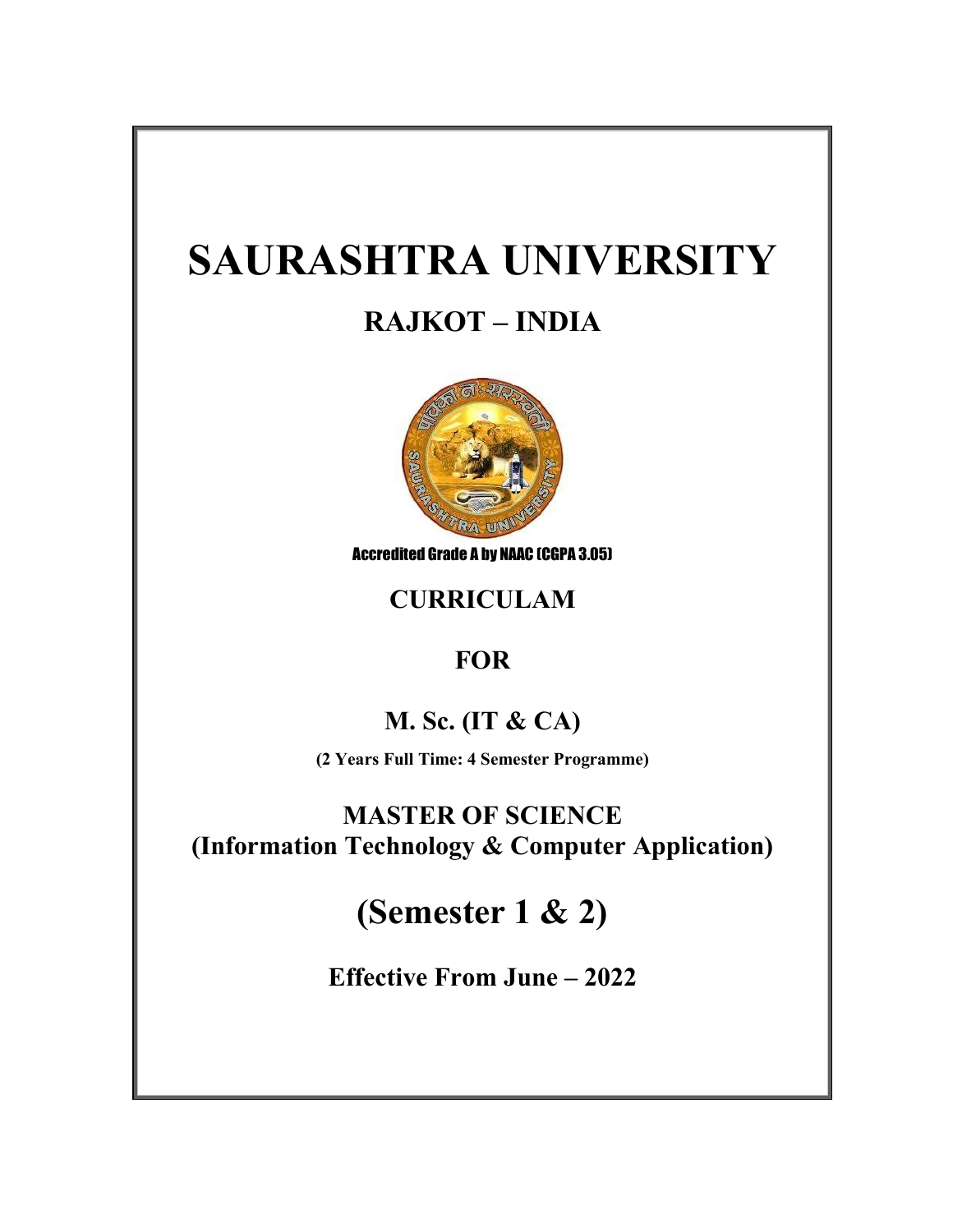## **M.Sc. (IT & CA) Saurashtra University Effective from June - 2022 Master of Science (Information Technology & Computer Application) M.Sc. (IT & CA) (2 years Full Time: 4 Semester Programme)**

### **Ordinance:**

**O. M.Sc.(IT & CA) – 1:** Candidate seeking admission to the Master of Science (Information Technology & Computer Application) must have a Bachelor's degree of minimum three years duration with 48% or more in the discipline

**1. B. C. A. with 48% or more**

**OR**

- **2. B. Sc. with 48% or more OR**
- **3. B. E. with 48% or more**

**OR**

- **4. B. Com. (With optional Computer Science) with 48% or more OR**
- **5. B. Pharm. with 48% or more OR**
- **6. B. Arch. with 48% or more**
	- **OR**
- **7. Any graduate with 48% or more and P.G.D.A.C.A. with 48% or more OR**
- **8. Any graduate with 48% or more and P.G.D.C.A. with 48% or more**

**O. M.Sc.(IT & CA) – 2:** The duration of the course is full time two academic years. The examination for the Master of Science (Information Technology & Computer Application) course will be conducted under the semester system. For this purpose the academic year is divided into two semesters. No candidate will be allowed to join any other course simultaneously.

**O. M.Sc.(IT & CA) – 3:** Candidate who have passed an equivalent examination from any other university or examining body and is seeking admission to the M.Sc. (IT & CA) programme shall not be admitted without producing the eligibility certificate from the Saurashtra University.

**O. M.Sc.(IT & CA) – 4:** No candidate will be admitted to any semester examination for the Master of Science (Information Technology & Computer Application) unless it is certified by the Head of the Department/ Director of institute.

"That candidate has attended the course of study to the satisfaction of the Head of Department/Director of institute)

**O. M.Sc.(IT & CA) – 5:** Candidate desirous of appearing at any semester examination of the M.Sc.(IT & CA) programme must forward their application in the prescribed form to the Controller of Examination through Head of Department/Director of Institute on or before the date prescribed.

**O. M.Sc.(IT & CA) – 6:** No candidate will be permitted to reappear at any semester examination, which he/she has already passed.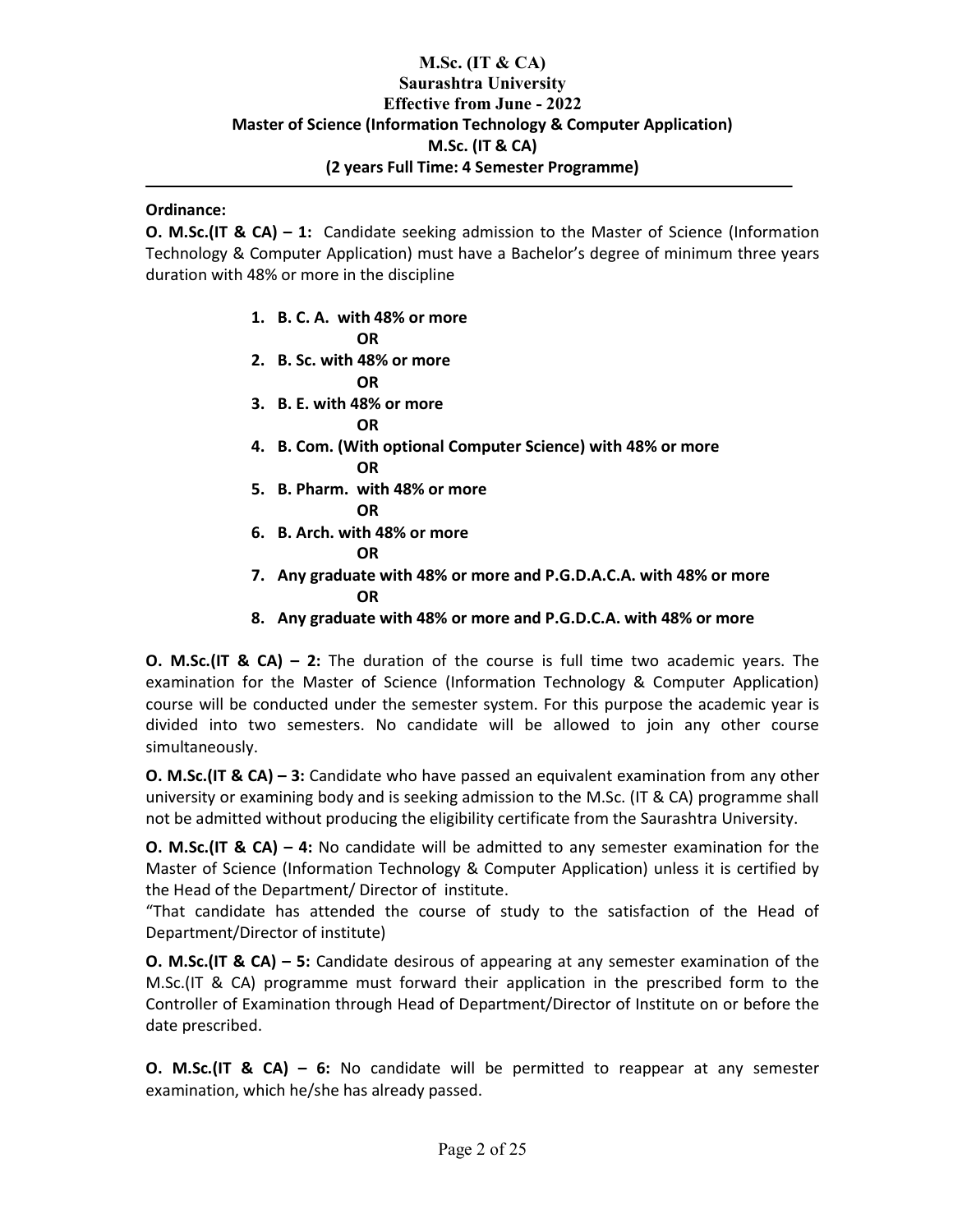**O. M.Sc.(IT & CA) – 7:** To pass the whole M.Sc.(IT & CA) examination, candidate must clear all the four semester examinations within a period of five years from the date of his/her registration, otherwise candidate has to register him/her self again as a fresh candidate and keep attendance and appear and pass all the four semester examinations .

**O. M.Sc.(IT & CA) – 8:** There shall be an examination at the end of each four semesters to be known as First semester examination, Second semester examination respectively, at which a student shall appear in the portion of papers practical and Project viva-voce if any, for which he has kept the semester in accordance with the regulations in this behalf.

A candidate whose term is not granted for whatsoever reason shall be required to keep attendance for that semester of terms when the relevant papers are actually taught at the institute.

**O. M.Sc.(IT & CA) – 9:** A candidate will be permitted to go to the next semester, irrespective he/she is failing in any number of subjects.

**O. M.Sc.(IT & CA) – 10:** No candidate will be allowed to reappear in examination of any subject which he/she has already passed.

## **Regulations:**

**R. M.Sc.(IT & CA) – 1:** The standard of passing the M.Sc.(IT & CA) degree examination will be as follows: (i) To pass any semester examination for the M.Sc.(IT & CA) degree, a candidate must obtain at least 40% marks in each subject of theory, practical and project viva-voce in university examination. (ii) Those of the successful candidates who obtain less than 50% marks in the aggregate of all the semester together will be awarded as Pass Class, who obtain 50% or more marks in the aggregate of all the semesters taken together will be declared as Second Class and who obtained 60% or more marks in the aggregate of all semesters taken together will be declared as First Class. The successful candidates who obtain 70% or more marks in the aggregate of all the semesters taken together will be declared to have passed the examination in First Class with Distinction. (iii) A candidate failing in any number of subjects, and pass all these subjects in subsequent examination, marks of all the subjects will be carry forwarded for the award of class in the final semester.

**R. M.Sc.(IT & CA) – 2:** Following is the syllabus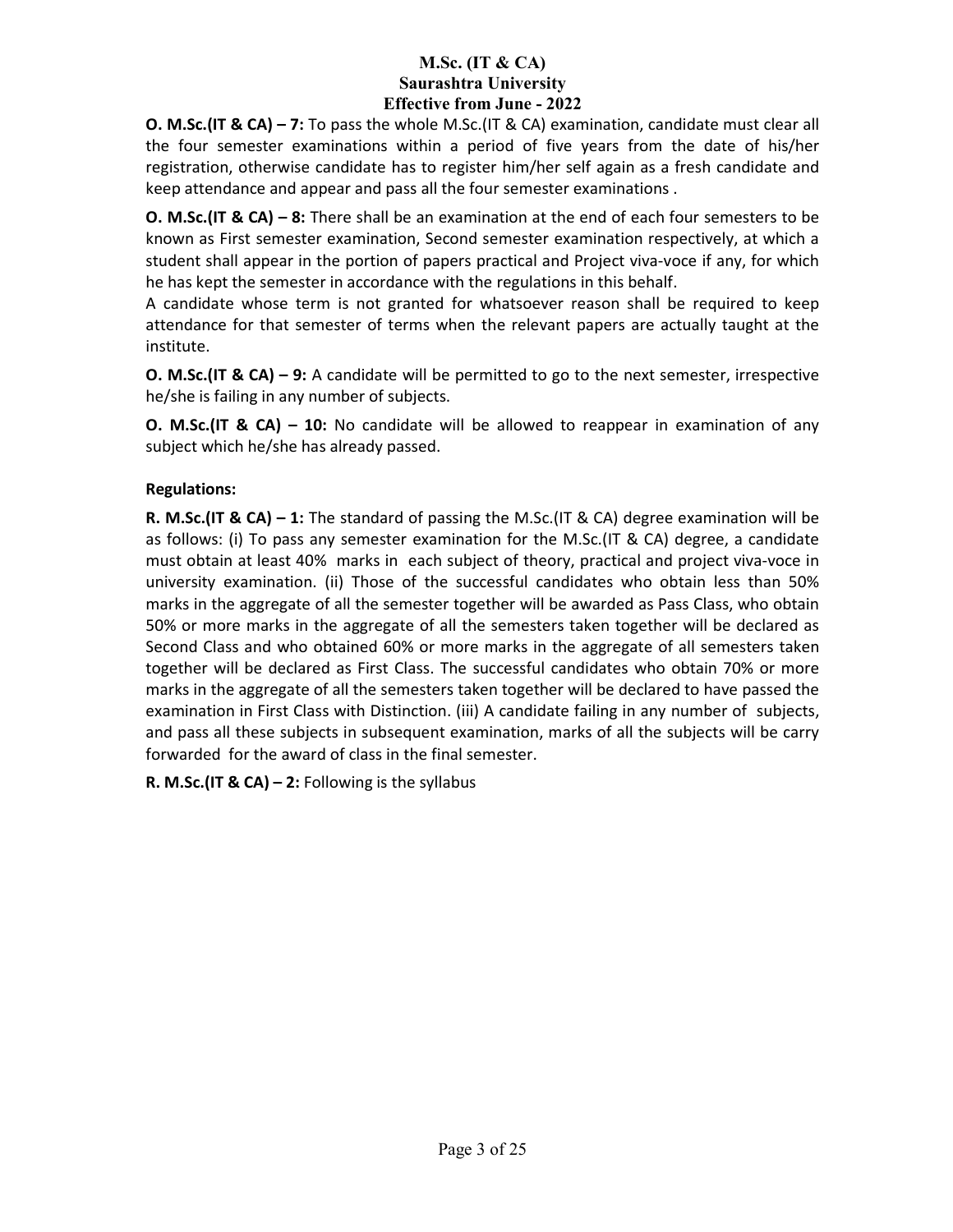## **M.Sc. (IT & CA) (Semester – 1)**

| SR.<br>NO. | <b>SUBJECT</b>                                          | No. of<br>LECT./Lab. PER<br><b>WEEK</b> | <b>CREDIT</b> |
|------------|---------------------------------------------------------|-----------------------------------------|---------------|
| 1.         | $CS - 01$<br>APPLICATION DEVELOPMENT USING ADVANCE JAVA | 5                                       | 5             |
| 2.         | $CS - 02$<br>ADVANCE WEB DEVELOPMENT IN LARAVEL         | 5                                       | 5             |
| 3.         | $CS - 03$<br>NoSQL DATABASE: MONGODB                    | 5                                       | 5             |
| 4.         | $CS - 04$<br>PRACTICAL - 1 (BASED ON CS-01)             | 5                                       | 5             |
| 5.         | $CS - 05$<br>PRACTICAL - 2 (BASED ON CS-02 and CS-03)   | 5                                       | 5             |
| 6.         | $CS - 06$<br>PROJECT DEVELOPMENT (In House)             | 5                                       | 5             |
|            | Total Credits of Semester - 1                           |                                         | 30            |

Note:

- 1. Total marks of each **theory paper** are 100 (university examination of 70 marks + internal examination of 30 marks).
- 2. Total marks of each **practical and project-viva** paper are 100. No internal examination of marks in practical and project-viva papers.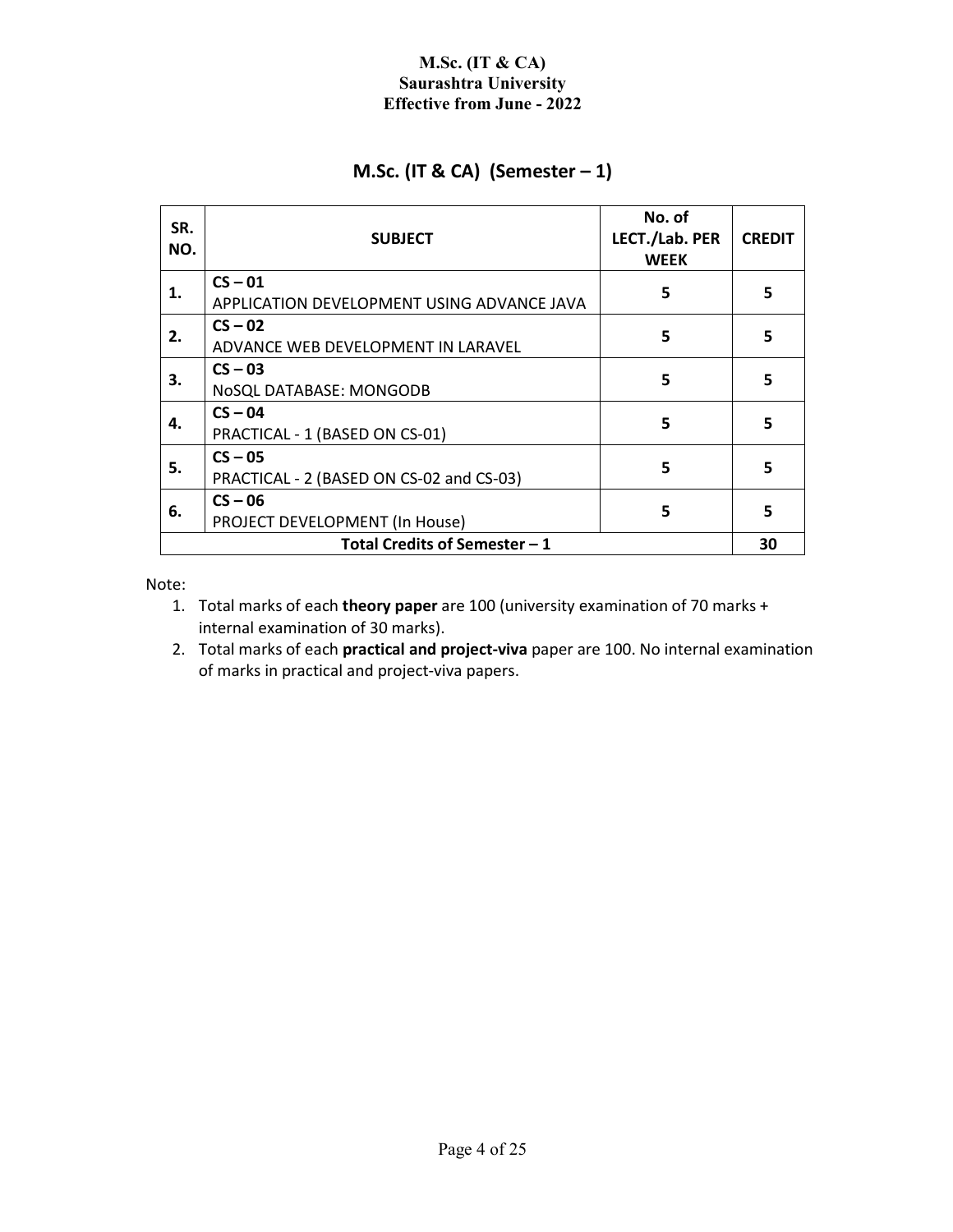## **CS – 01: APPLICATION DEVELOPMENT USING ADVANCE JAVA**

#### **Objectives:**

- **EXECT:** Learn how to download, setup and configure the Spring Framework
- **Explore the Spring Container and Modules**
- **Understand dependency injection**
- **EXT** Learn aspect oriented programming and how it is used to provide cross cutting concerns
- **Understand how Spring deals with transaction management and ORM**
- Hibernate: Inheritance mapping collection mapping.
- Understand the HQL.

**Pre-Requisites:** Students must have strong Java programming skills and exposure to J2EE technology.

| Sr.<br><b>No</b> | <b>Topics</b>                                                                     | <b>Details</b>                                                                                                                                                                                                                             | Weightage<br>in $%$ | <b>Approx</b><br><b>Lectures</b> |
|------------------|-----------------------------------------------------------------------------------|--------------------------------------------------------------------------------------------------------------------------------------------------------------------------------------------------------------------------------------------|---------------------|----------------------------------|
|                  | <b>Basics of Spring,</b><br><b>Spring with IDE</b><br>And<br><b>IOC</b> container | What is Spring<br><b>Spring Modules</b><br>$\bullet$<br><b>Spring Application</b><br>Spring in Myeclipse<br>Spring in Eclipse                                                                                                              |                     | 12                               |
| 1                | <b>Dependency</b><br>Injection                                                    | Constructor Injection<br>CI Dependent Object<br>CI with collection<br>CI with Map<br>CI Inheriting Bean<br>Setter Injection<br>SI Dependent Object<br>SI with Collection<br>SI with Map<br>CI vs SI<br>Autowiring<br><b>Factory Method</b> | 20                  |                                  |
| $\mathbf{2}$     | <b>Spring AOP</b>                                                                 | <b>AOP Terminology</b><br>$\bullet$<br><b>AOP Implementations</b><br>Pointcut<br>Advices                                                                                                                                                   |                     |                                  |
|                  | <b>Spring JDBC</b>                                                                | JdbcTemplate Example<br>$\bullet$<br>PreparedStatement<br>ResultSetExtractor<br>RowMapper<br>NamedParameter                                                                                                                                |                     |                                  |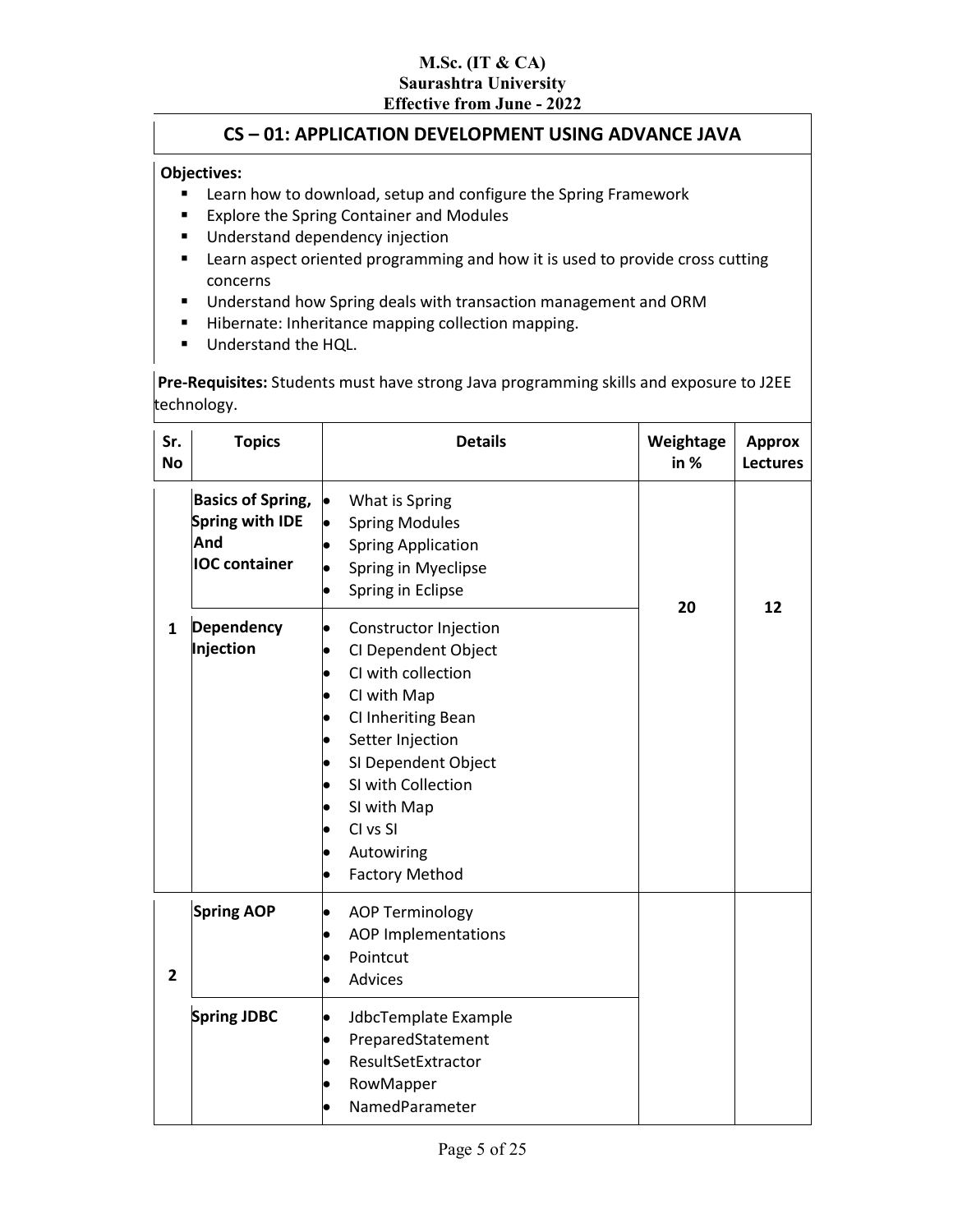|   |                                                                                    | <b>Effective from June - 2022</b>                                                                                                                                                                                      |    |    |
|---|------------------------------------------------------------------------------------|------------------------------------------------------------------------------------------------------------------------------------------------------------------------------------------------------------------------|----|----|
|   |                                                                                    | SimpleJdbcTemplate                                                                                                                                                                                                     |    |    |
|   | Spring with ORM<br>And<br><b>SpEL</b>                                              | Spring with Hibernate<br>Spring with JPA<br><b>SpEL Examples</b><br>Operators in SpEL<br>variable in SpEL                                                                                                              | 20 | 12 |
|   | Spring 3 MVC<br>land<br><b>Remoting with</b><br><b>Spring</b>                      | Spring with RMI<br>Http Invoker<br>Hessian<br>lo<br><b>Burlap</b><br>$\bullet$<br>Spring with JMS                                                                                                                      |    |    |
| 3 | OXM<br>Frameworks,<br><b>Spring Java Mail</b><br>And<br><b>Web Integration</b>     | Spring with JAXB<br>Spring with Xstream<br>Spring with Castor<br>Spring with Struts2<br>Login and Logout Application                                                                                                   |    |    |
|   | <b>Basics of</b><br><b>Hibernate</b><br>And<br><b>Hibernate with</b><br><b>IDE</b> | <b>Hibernate Introduction</b><br><b>Hibernate Architecture</b><br><b>Understanding First Hibernate</b><br>application<br>Hibernate in Eclipse<br>$\bullet$<br>Hibernate in MyEclipse<br>$\bullet$                      | 20 | 12 |
|   | <b>Hibernate</b><br><b>Application</b><br>And<br><b>Hibernate</b><br>Logging       | Hibernate with annotation<br>$\bullet$<br>Hibernate Web application<br><b>Hibernate Generator classes</b><br><b>Hibernate Dialects</b><br>Hibernate with Log4j 1<br>Hibernate with Log4j 2<br>$\bullet$                |    |    |
| 4 | Inheritance<br><b>Mapping</b>                                                      | Table Per Hierarchy<br>Table Per Hierarchy using Annotation<br><b>Table Per Concrete</b><br>$\bullet$<br><b>Table Per Concreteusing Annotation</b><br><b>Table Per Subclass</b><br>Table Per Subclass using Annotation | 20 | 12 |
|   | <b>Collection</b><br><b>Mapping</b>                                                | <b>Mapping List</b><br>One-to-many by List using XML<br>Many to Many by List using XML<br>One To Many by List using<br>$\bullet$<br>Annotation                                                                         |    |    |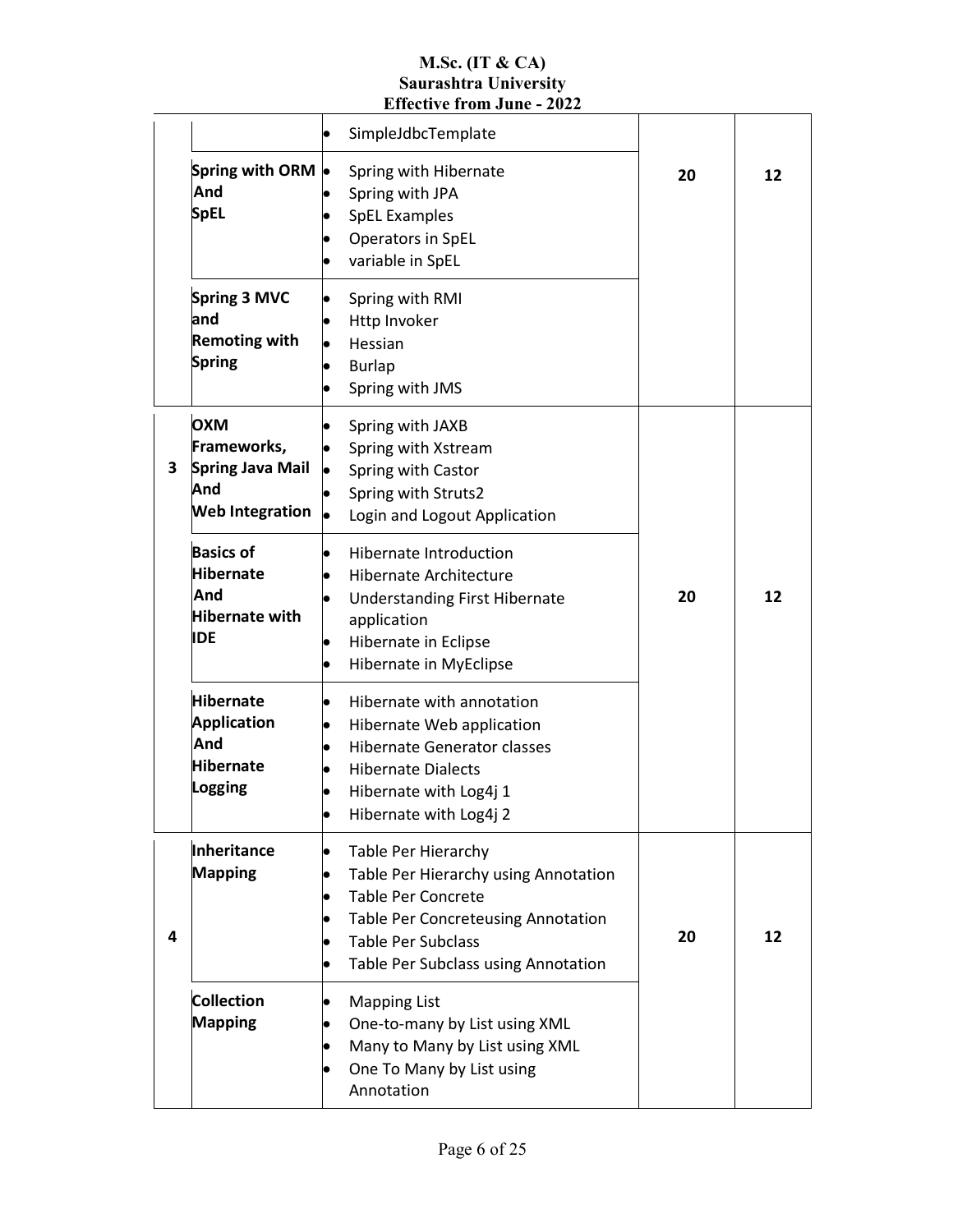|    |                                                                                                                     | M.Sc. (IT $& CA$ )<br><b>Saurashtra University</b><br><b>Effective from June - 2022</b>                                                                                      |     |    |
|----|---------------------------------------------------------------------------------------------------------------------|------------------------------------------------------------------------------------------------------------------------------------------------------------------------------|-----|----|
|    |                                                                                                                     | <b>Mapping Bag</b><br>One-to-many by Bag<br><b>Mapping Set</b><br>One-to-many by Set<br><b>Mapping Map</b><br>Many-to-many by Map<br><b>Bidirectional</b><br>Lazy Collection |     |    |
| 5. | Component<br>Mapping,<br><b>Association</b><br>Mapping,<br><b>Transaction</b><br>Management,<br><b>HQL and HCQL</b> | One-to-one using Primary Key<br>One-to-one using Foreign Key                                                                                                                 | 20  | 12 |
|    | Named Query,<br><b>Hibernate</b><br>Caching and<br>Integration                                                      | <b>First Level Cache</b><br>Second Level Cache<br><b>Hibernate and Struts</b><br><b>Hibernate and Spring</b>                                                                 |     |    |
|    |                                                                                                                     | <b>Total</b>                                                                                                                                                                 | 100 | 60 |

| <b>References Books</b> |                                                                                            |  |  |  |  |
|-------------------------|--------------------------------------------------------------------------------------------|--|--|--|--|
|                         | 1. Spring and Hibernate - Santosh Kumar K. - Tata McGraw-Hill Publishing                   |  |  |  |  |
|                         | 2. Spring persistence with Hibernate - Paul Tepper Fisher and Brian D. Murphy - Apress     |  |  |  |  |
|                         | 3. Spring 4 and Hibernate 4: Agile Java Design and Development McGraw-Hill Education, 2015 |  |  |  |  |
|                         |                                                                                            |  |  |  |  |

4. Pro Spring - Chris Schaefer, Clarence Ho, and Rob Harrop Apress

#### **Course Outcome:**

- Able to learn how to download, setup and configure the Spring Framework
- Able to explore the Spring Container and Modules
- Able to understand dependency injection
- Able to learn aspect-oriented programming and how it is used to provide cross cutting concerns
- Able to Understand how Spring deals with transaction management and ORM
- Able to Hibernate: Inheritance mapping collection mapping.
- Able to Understand the HOL.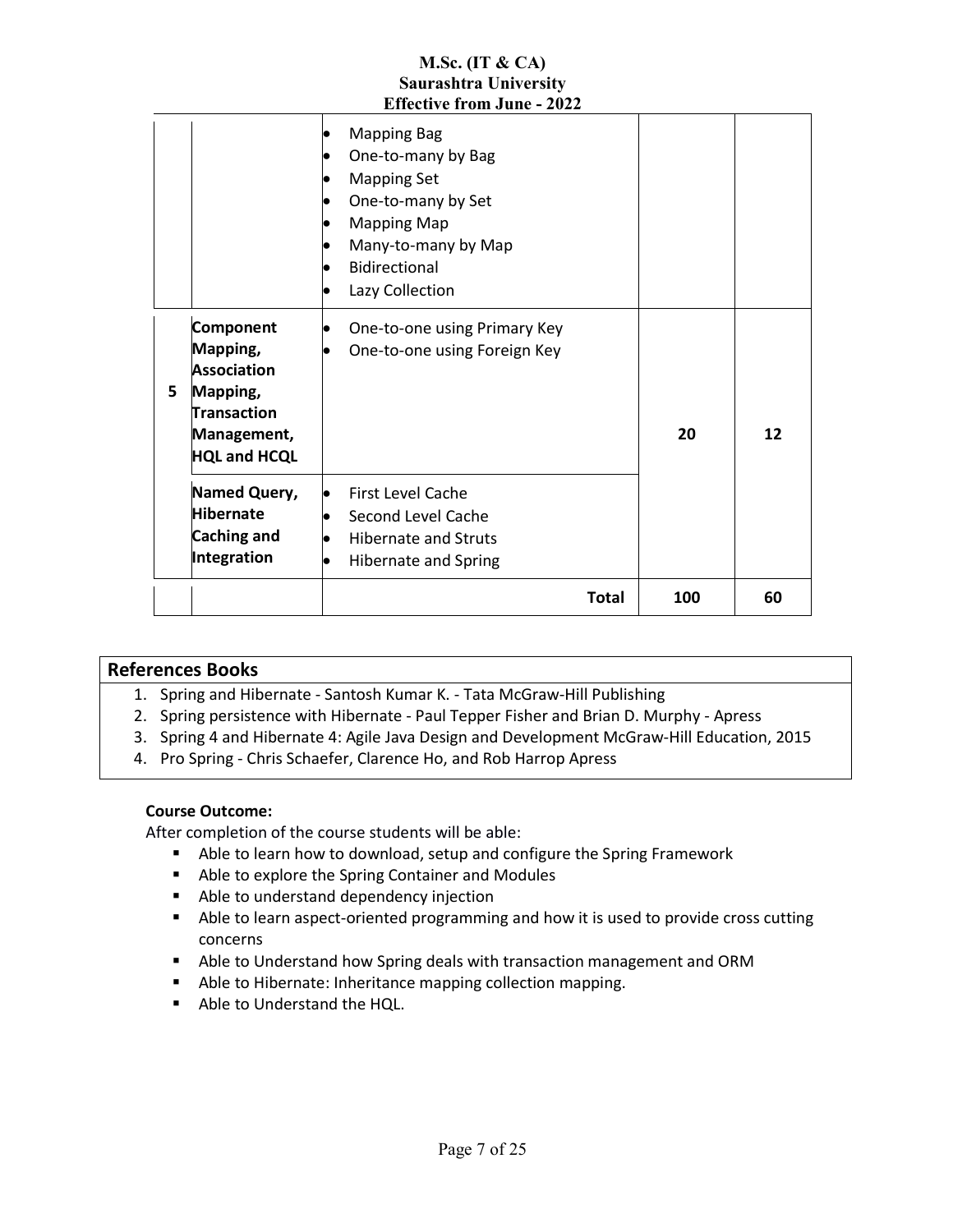┑

|                    | <b>CS-02: Advance Web Development in Laravel</b> |                |                                                                                        |           |                 |
|--------------------|--------------------------------------------------|----------------|----------------------------------------------------------------------------------------|-----------|-----------------|
| <b>Objectives:</b> |                                                  |                |                                                                                        |           |                 |
|                    | Application.                                     |                | Understand the Actual Implementation of Object-Oriented Programming with               |           |                 |
|                    | ٠                                                |                | Executing the functions in desired manner which is often supported by in-built         |           |                 |
|                    | functions of the framework.                      |                |                                                                                        |           |                 |
|                    | ٠                                                |                | Creating database structure is smartly built and do not need to re-create or modify DB |           |                 |
|                    | settings.                                        |                |                                                                                        |           |                 |
|                    | ٠                                                |                | Building ability to produce high-quality and customized applications in quick time.    |           |                 |
|                    | ٠                                                |                | Implementing authentication by Bcrypt hashing algorithm for generating an encrypted    |           |                 |
|                    | representation of a password.                    |                |                                                                                        |           |                 |
|                    | mandatory.                                       |                | Pre-Requisites: Strong background and Knowledge of HTML, CSS, JavaScript and PHP is    |           |                 |
| Sr.                | <b>Topic</b>                                     | <b>Details</b> |                                                                                        | Weightage | Approx.         |
| No                 |                                                  |                |                                                                                        | in $%$    | <b>Lectures</b> |
| 1                  | Object                                           | ٠              | The Basics of PHP and                                                                  | 20        | 12              |
|                    | <b>Oriented</b>                                  |                | Introduction                                                                           |           |                 |
|                    | Programming                                      | ٠              | <b>Object Oriented Programming in</b>                                                  |           |                 |
|                    | in PHP and                                       |                | <b>PHP</b>                                                                             |           |                 |
|                    | <b>Bootstrap</b>                                 |                | Class, Object, Features,<br>$\circ$                                                    |           |                 |
|                    | <b>Basics</b>                                    |                | Properties, Methods,                                                                   |           |                 |
|                    |                                                  |                | Constructors, Destructors, Class                                                       |           |                 |
|                    |                                                  |                | Constants, Inheritance, Method                                                         |           |                 |
|                    |                                                  |                | Overriding, Abstract Class,                                                            |           |                 |
|                    |                                                  |                | Interface                                                                              |           |                 |
|                    |                                                  |                | <b>Access Specifies</b><br>$\circ$                                                     |           |                 |
|                    |                                                  |                | (public/private/protected),                                                            |           |                 |
|                    |                                                  |                | Scope Resolution Operator(::),                                                         |           |                 |
|                    |                                                  |                | Static Keyword, Final Keyword<br>Predefined Variables,                                 |           |                 |
|                    |                                                  |                | $\circ$<br><b>Exceptions, Autoloading</b>                                              |           |                 |
|                    |                                                  |                | Classes, Anonymous Classes                                                             |           |                 |
|                    |                                                  |                | Object Iteration, Magic<br>O                                                           |           |                 |
|                    |                                                  |                | Methods, Magic Constants,                                                              |           |                 |
|                    |                                                  |                | <b>Object Cloning, Comparing</b>                                                       |           |                 |
|                    |                                                  |                | Objects, Type Hinting, Late                                                            |           |                 |
|                    |                                                  |                | Static Bindings, Objects and                                                           |           |                 |
|                    |                                                  |                | References                                                                             |           |                 |
|                    |                                                  |                | <b>Bootstrap Basics</b>                                                                |           |                 |
|                    |                                                  |                | Introduction: File Structure,<br>$\circ$                                               |           |                 |
|                    |                                                  |                | Basic HTML Template, Global                                                            |           |                 |
|                    |                                                  |                | Styles, Default Grid System,                                                           |           |                 |
|                    |                                                  |                | Basic Grid HTML, Offsetting                                                            |           |                 |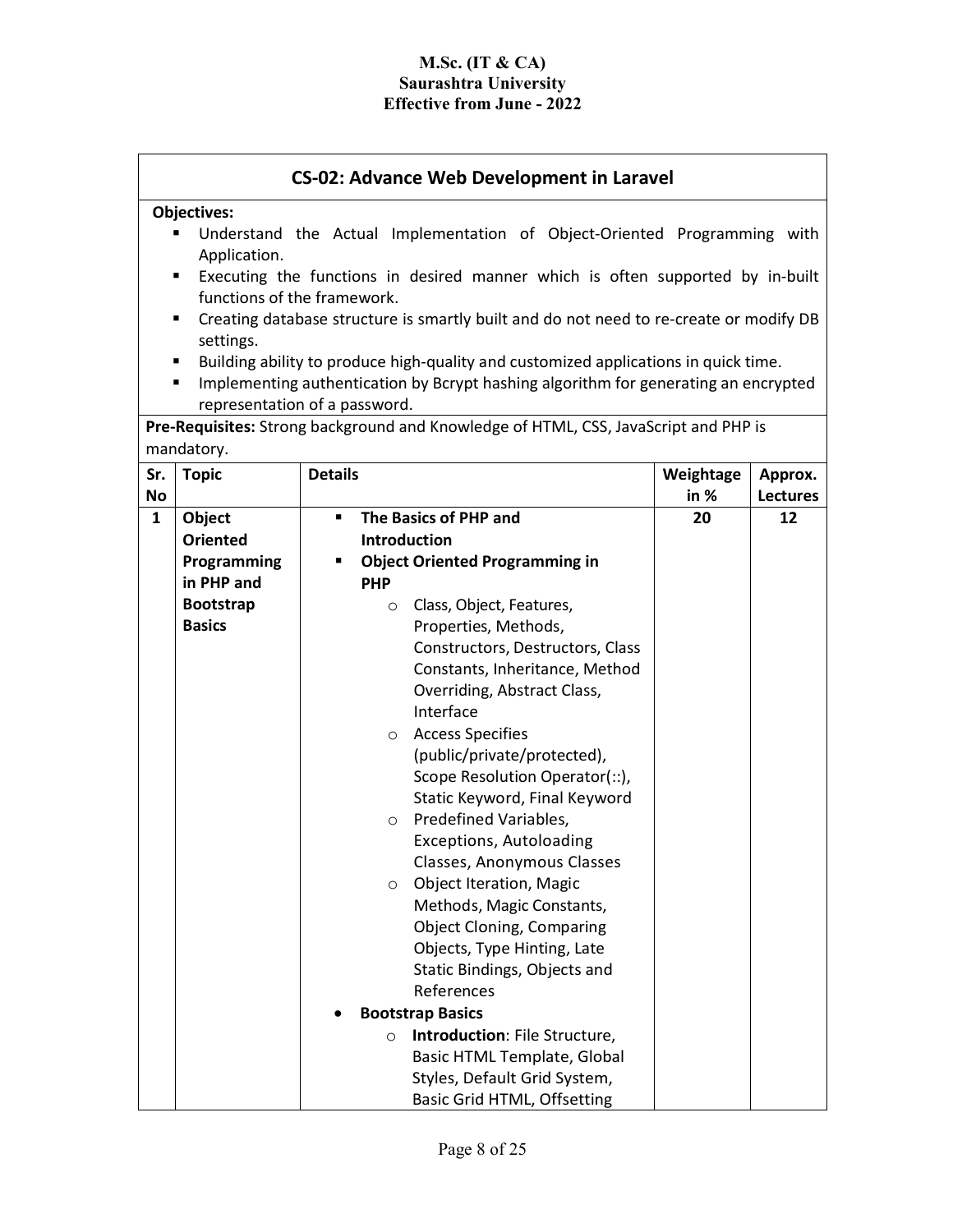|                |                                                            | LIIECUVE IFOIII JUNE - 2022                                                                                                                                                                                                                                                                                                                                                                                                                                                                                                                                                                                                                                                                                                                                                                                                                                                  |    |    |
|----------------|------------------------------------------------------------|------------------------------------------------------------------------------------------------------------------------------------------------------------------------------------------------------------------------------------------------------------------------------------------------------------------------------------------------------------------------------------------------------------------------------------------------------------------------------------------------------------------------------------------------------------------------------------------------------------------------------------------------------------------------------------------------------------------------------------------------------------------------------------------------------------------------------------------------------------------------------|----|----|
|                |                                                            | Columns, Nesting Columns,<br>Container Layouts, Responsive<br>Design, What Is Responsive<br>Design?<br>Implementation: Tables,<br>$\circ$<br>Forms, Buttons, Images,<br>Glyphicons, Pagination, Label,<br>Badges, Typographic Elements,<br>Thumbnails, Alerts.                                                                                                                                                                                                                                                                                                                                                                                                                                                                                                                                                                                                               |    |    |
| $\overline{2}$ | Introduction                                               | What is Laravel, Features, MVC                                                                                                                                                                                                                                                                                                                                                                                                                                                                                                                                                                                                                                                                                                                                                                                                                                               | 20 | 12 |
|                | to Laravel,                                                | Architecture                                                                                                                                                                                                                                                                                                                                                                                                                                                                                                                                                                                                                                                                                                                                                                                                                                                                 |    |    |
|                | Artisan, Route                                             | <b>Installation</b>                                                                                                                                                                                                                                                                                                                                                                                                                                                                                                                                                                                                                                                                                                                                                                                                                                                          |    |    |
|                | and Controller                                             | Basic Requirements for Laravel,<br>$\circ$<br>Use of Composer, Laravel Install<br>Using Composer, Finding and<br>installing new Packages.<br>Configuration<br>Introduction, Environment<br>$\circ$<br>Configuration, Protecting<br>Sensitive Configuration,<br>Maintenance Mode, Database<br>Configuration.<br><b>Project Structure</b><br>Root Directory structure, App<br>$\circ$<br>Directory Structure.<br><b>Artisan Console: Artisan Command</b><br>Line Tool, Generating Commands,<br>Artisan Migration, Command Structure<br>Routing in Laravel: Types of Route<br>files, Route Basics, Route Parameters,<br>Named Routes, Route Groups, Route<br>Model Binding, Rate Limiting,<br>Accessing The Current Route, Routing<br>Controllers, Passing Parameters,<br><b>Advance Routing</b><br><b>Controllers: Introduction, Basic</b><br>Controllers, Using View, Request |    |    |
|                |                                                            | Parameters, Controller Middleware.                                                                                                                                                                                                                                                                                                                                                                                                                                                                                                                                                                                                                                                                                                                                                                                                                                           |    |    |
| 3              | <b>Blade</b><br>Template,<br>Form and<br><b>Validation</b> | <b>Blade Template: Introduction,</b><br>$\bullet$<br>Components & Slots, Displaying Data,<br>Control Structures, Including Sub-<br>Views, Stacks, Service Injection,<br><b>Extending Blade, Blade Operators</b><br>Forms: Creating Forms, Adding Labels,                                                                                                                                                                                                                                                                                                                                                                                                                                                                                                                                                                                                                     | 20 | 12 |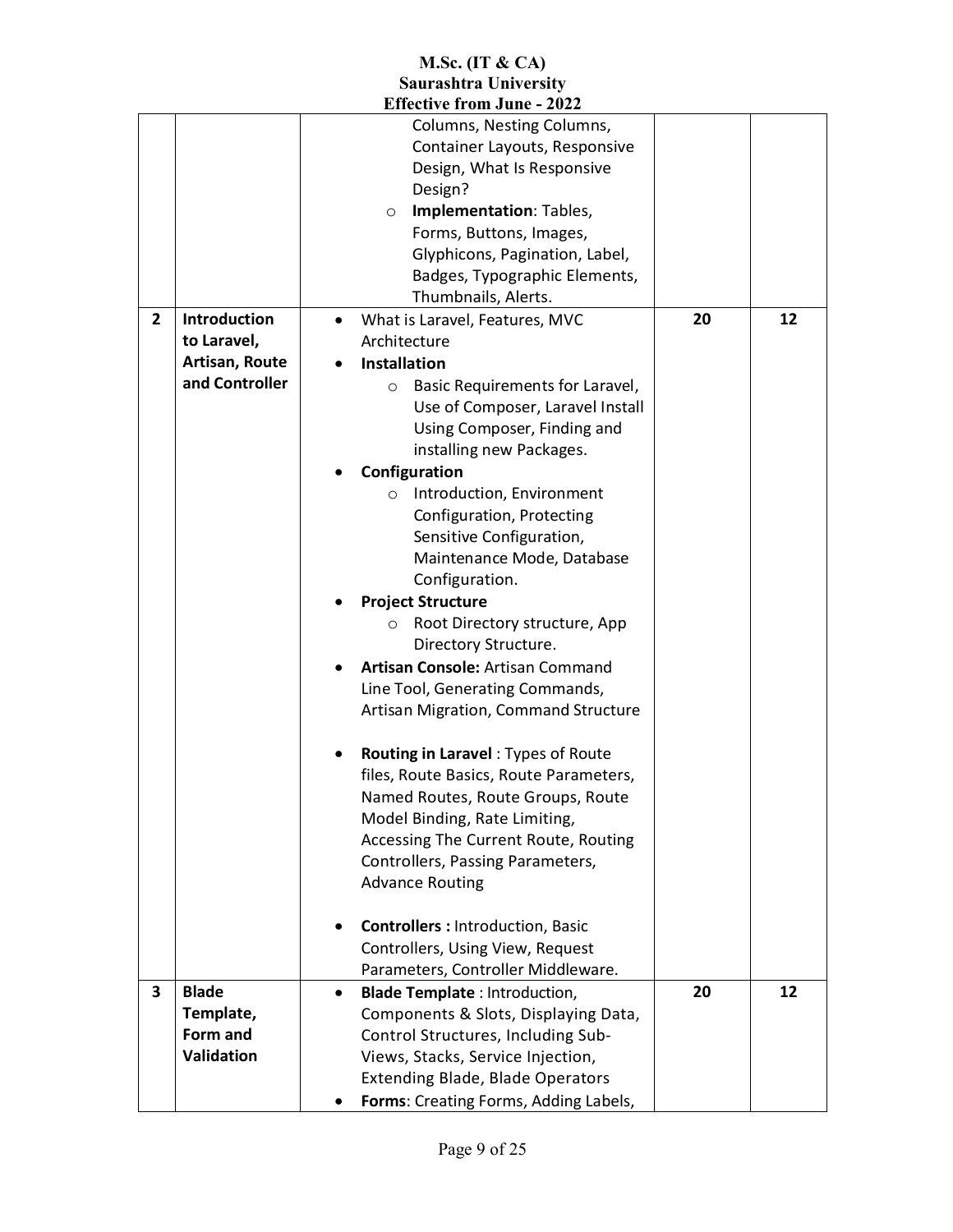|   |                                                                  | M.Sc. (IT $& CA$ )                                                                                                                                                                                                                                                                                                                                                                                                                                                                                                                                                                                                              |     |    |
|---|------------------------------------------------------------------|---------------------------------------------------------------------------------------------------------------------------------------------------------------------------------------------------------------------------------------------------------------------------------------------------------------------------------------------------------------------------------------------------------------------------------------------------------------------------------------------------------------------------------------------------------------------------------------------------------------------------------|-----|----|
|   |                                                                  | <b>Saurashtra University</b>                                                                                                                                                                                                                                                                                                                                                                                                                                                                                                                                                                                                    |     |    |
|   |                                                                  | <b>Effective from June - 2022</b><br>Generating Inputs, Generating Buttons,<br>Secret Inputs, CSRF Token, Form<br><b>Macros</b><br><b>Validation : Defining The Routes,</b><br>$\bullet$<br>Creating The Controller, Writing The<br>Validation Logic, Displaying The<br>Validation Errors, Array Validations,<br>Creating New Validators, Error<br><b>Messages &amp; Custom Errors</b><br>Available Validators: Accepted,<br>After(Date), Alpha, AlphaDash, Alpha<br>Numeric, Array, Before(Date),<br>Between, Boolean, Date, DateFormat,<br>Different, Digits, Digits Between, E-<br>Mail, Exists (Database), Image(File), In, |     |    |
|   |                                                                  | Integer, Max, Min, Not In, Numeric,<br>Regular Expression, Required, String<br><b>Custom Validation Rules.</b>                                                                                                                                                                                                                                                                                                                                                                                                                                                                                                                  |     |    |
| 4 | Migrations,<br>SQL<br>Interaction<br>and Query<br><b>Builder</b> | <b>Migrations: Database Connections,</b><br><b>Generating Migrations, Migration</b><br>Structure, Creating Tables & Columns,<br>Rolling Back Migrations, Column<br><b>Modifiers, Writing Seeders</b><br><b>SQL Interaction: Introduction, Running</b><br>Raw SQL Queries, Database<br>Transactions<br><b>Query Builder: Retrieving Results,</b><br>Chunking Results, Aggregates, Selects,<br>Raw Expressions, Joins, Sub-Query<br>Joins, Where Clauses                                                                                                                                                                          | 20  | 12 |
| 5 | <b>Eloquent ORM</b><br>and API                                   | <b>Eloquent ORM Models: Defining</b><br>$\bullet$<br>Models, Table Name & Primary Keys,<br>Timestamps, Retrieving Models,<br>Inserting, Updating Models & Deleting<br>Models, Relationships, Collections,<br><b>Mutators</b><br>API Resources: Introduction,<br>$\bullet$<br><b>Generating Resources, Writing</b><br>Resources<br><b>API Authentication: Passport Tokens</b>                                                                                                                                                                                                                                                    | 20  | 12 |
|   |                                                                  | <b>Total</b>                                                                                                                                                                                                                                                                                                                                                                                                                                                                                                                                                                                                                    | 100 | 60 |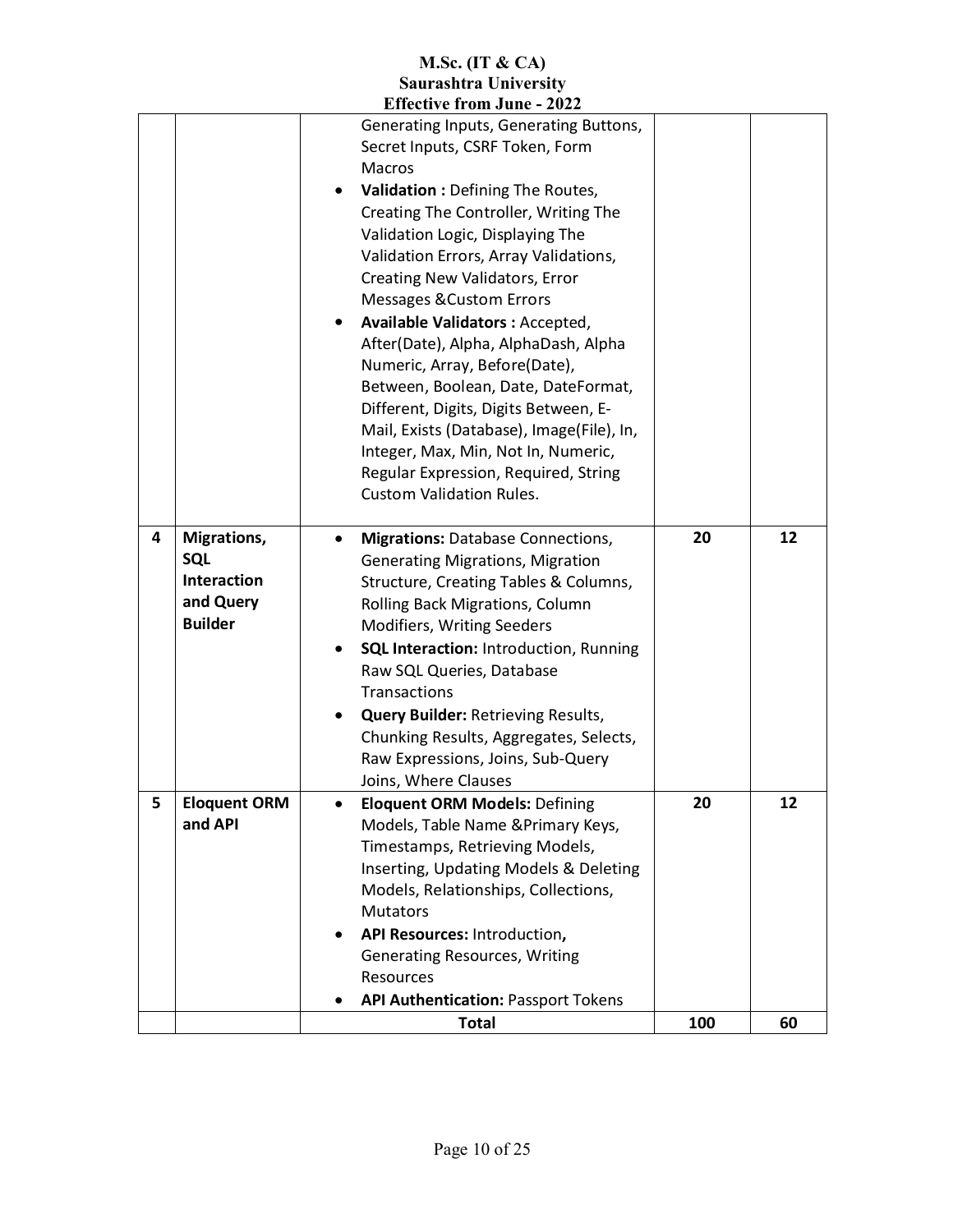#### **References Books**

- 1. Online Laravel 5.2 Documentation (https://laravel.com/docs/5.2)
- 2. Laravel 5 Essentials, Martin Bean, Packet Publishing, ISBN 978-1-78528-301-7
- 3. Bootstrap, Jake Spurlock, O'reilly, ISBN: 978-1-449-34391-0
- 4. Matula*,*T,**(**2013),*Laravel Application Development Cookbook.*Packt Publishing
- 5. Pecoraro, C. J. *(*2015)*,Mastering Laravel***.**Packt Publishing
- 6. McCool**,**S**(**2012), *Laravel Starter.* Packt Publishing.
- 7. White,L(2015), *Practical Laravel 5: Build a Laravel 5 Application Step by Step.* Apress
- 8. Bean,M,(2015), *Laravel 5 Essentials*.Packt Publishing.
- 9. Rees,D(2012), *Laravel: Code Happy*.Packt Publishing
- 10. HasinH,(2007), *Object-Oriented Programming with PHP5.*Packt Publishing.
- 11. Malatesta, F,(2015),*Learning Laravel's Eloquent***.** Packt Publishing
- 12. Pecoraro,C. J. (2015),*Mastering Laravel Book*.Packt Publishing

## **Course Outcome:**

- Able to Learn Laravel Framework at an ease and build their application.
- Able to Implement Customize User Interface.
- Able to perform OOP within PHP and Understand the basic components of an objectoriented program.
- Able to Implement security system in web application
- Able to Design ORM Model using Relational Database Management System, Responsive Design
- Able to meet current modern market requirement and create fruitful products
- Able to Simulate the real-world application with all desired aspects for web application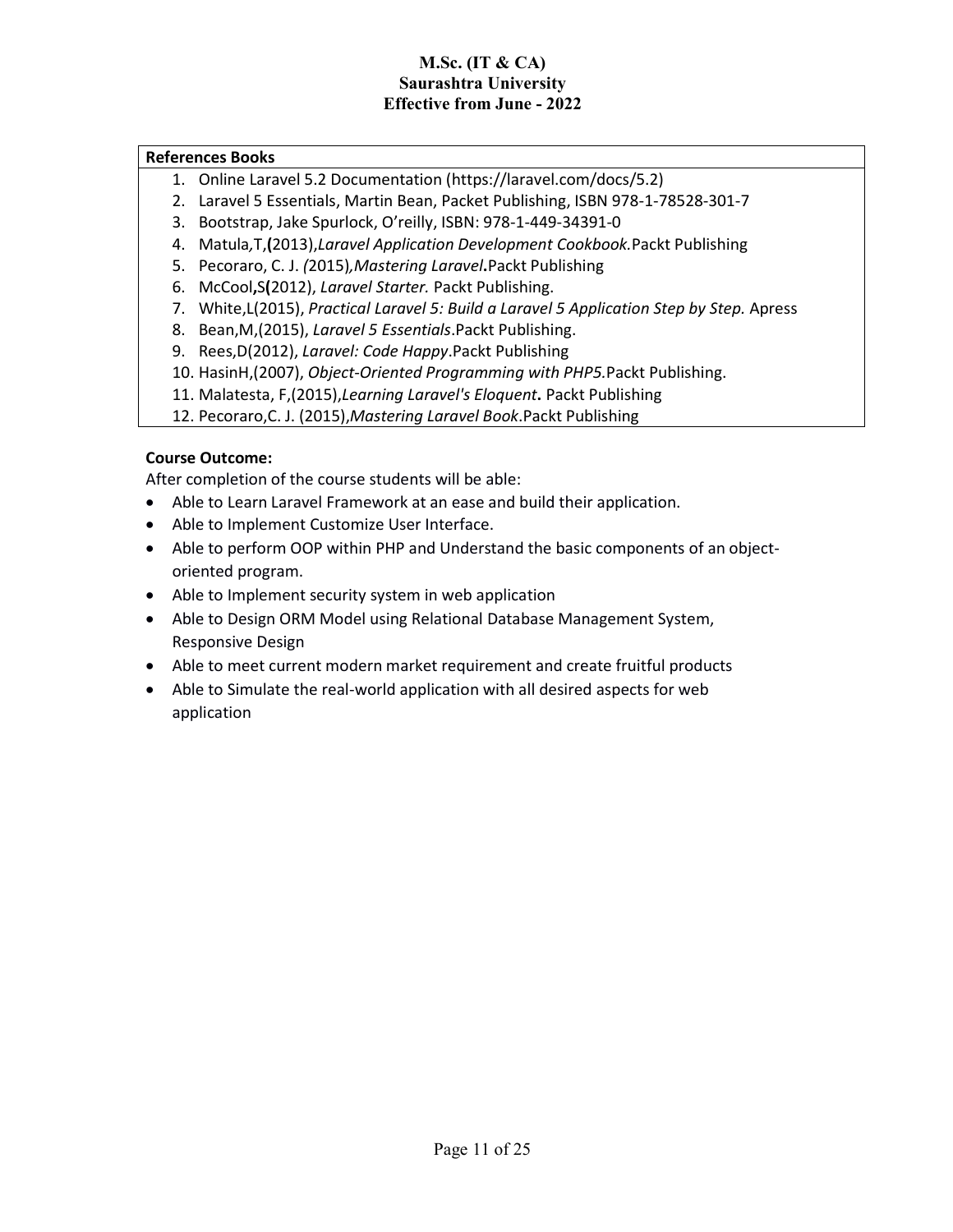## **CS – 03: NoSQL DATABASE: MongoDB**

### **Objectives:**

- **To develop proficiency in the specification, representation and various other types in** MongoDB using PHP.
- **To be able to perform various Analytical as well as to increase the programming skills in** PHP using MongoDB.
- To get a good understanding regarding various styles in Programming.
- To develop a good base for No-SQL queries.

### **Pre-Requisites:** Knowledge of PHP

| Sr.<br><b>No</b> | <b>Topics</b>                                                         | <b>Details</b>                                                                                                                                                                                                                                                                                                                                                                          | Weightage<br>in $%$ | <b>Approx</b><br><b>Lectures</b> |
|------------------|-----------------------------------------------------------------------|-----------------------------------------------------------------------------------------------------------------------------------------------------------------------------------------------------------------------------------------------------------------------------------------------------------------------------------------------------------------------------------------|---------------------|----------------------------------|
| 1                | <b>Introduction</b><br>to NoSQL<br><b>Database</b>                    | Define NoSQL, its characteristics and history,<br>$\bullet$<br>and the primary benefits for using NoSQL<br>databases.<br>Define the major types of NoSQL databases<br>$\bullet$<br>including a primary use case and<br>advantages/disadvantages of each type.<br>Describe the factors affecting return on<br>investment for using locally hosted database vs.<br>database-as-a-service. | 20                  |                                  |
|                  | <b>Introduction</b><br>to MongoDB                                     | MongoDB concepts - Databases, collections,<br>٠<br>and documents<br>Downloading Installing and running MongoDB,<br>$\bullet$<br>Installing PHP Driver for MongoDB on various<br><b>OS Platforms</b><br>The Data Model and Working with Data<br>٠                                                                                                                                        |                     | 12                               |
|                  | <b>Learning</b><br>MongoDB by<br>implementing<br>web<br>2 Application | Inserting documents in MongoDB, Querying<br>$\bullet$<br>documents in collection.<br>Doing advance queries in MongoDB, Updating<br>$\bullet$<br>documents MongoDB,<br>Deleting documents in MongoDB, Managing<br>$\bullet$<br>relationships between documents                                                                                                                           |                     |                                  |
|                  | <b>Session</b><br><b>Management</b>                                   | Understanding HTTP sessions.<br>$\bullet$<br>Understanding PHP native session handling,<br>$\bullet$<br>Implementing session handling with MongoDB.<br>$\bullet$<br>Putting Session Manager.<br>Building user authentication module, creating<br>login, logout and user profile.                                                                                                        | 20                  | 12                               |
|                  | 3 Queries &                                                           | Querying using find(), sort(), skip(), limit()<br>$\bullet$                                                                                                                                                                                                                                                                                                                             |                     |                                  |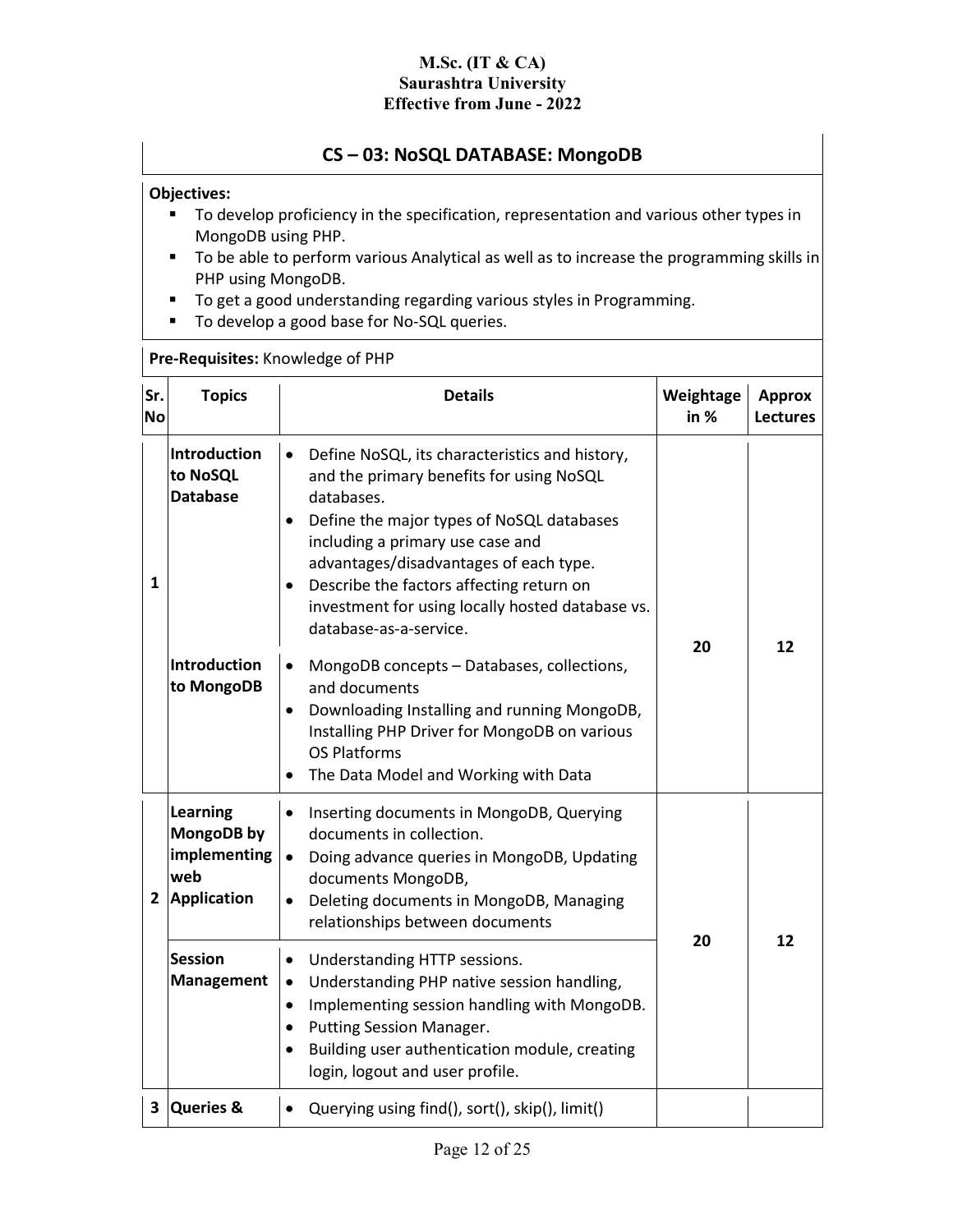|   |                                                                          | <b>Saurashtra University</b><br><b>Effective from June - 2022</b>                                                                                                                                                                                                                                    |     |    |
|---|--------------------------------------------------------------------------|------------------------------------------------------------------------------------------------------------------------------------------------------------------------------------------------------------------------------------------------------------------------------------------------------|-----|----|
|   | <b>Aggregation</b><br><b>Queries</b>                                     | Update, Delete, Aggregation<br>$\bullet$<br>Generating Sample Data.<br>$\bullet$<br>Understanding MapReduce,<br>$\bullet$<br>Performing MapReduce in MongoDB and PHP,<br>$\bullet$<br>Aggregation using group()<br>Listing distinct values for field<br>$\bullet$<br>counting documents with count() | 20  | 12 |
| 4 | Web<br><b>Analytics</b><br>using<br><b>MongoDB</b>                       | Logging with MongoDB,<br>$\bullet$<br>Extracting analytics data with MapReduce<br>$\bullet$<br>Real-time analytics using MongoDB<br>$\bullet$                                                                                                                                                        | 20  |    |
|   | <b>Using</b><br><b>MongoDB</b><br>with<br>relational<br><b>Databases</b> | MongoDB and RDBMS together<br>$\bullet$<br>Defining the relational model<br>$\bullet$                                                                                                                                                                                                                |     | 12 |
| 5 | <b>Handling Files</b><br>with GridFS                                     | What is Grid?<br>$\bullet$<br>Storing files in GridFS<br>$\bullet$<br>Serving files from GridFS<br>$\bullet$<br>Reading files in chunks<br>$\bullet$                                                                                                                                                 | 20  | 12 |
|   | <b>Database</b><br><b>Management</b>                                     | Database Administration<br>$\bullet$<br>Optimization<br>$\bullet$<br>Replication<br>$\bullet$<br>Sharding                                                                                                                                                                                            |     |    |
|   |                                                                          | <b>Total</b>                                                                                                                                                                                                                                                                                         | 100 | 60 |

**M.Sc. (IT & CA)**

#### **References Books**

- 1. MongoDB the definitive guide O'Reilly Kristina Chodorow & Michal Dirolf
- 2. MongoDB in Action Kyle Banker Manning Sheltar Island.
- 3. The definitive guide to MongoDB NoSQL Database for cloud and desktop computing. Apress - Eelco Plugge, Peter membrey and Tim Hawkins
- 4. PHP and MongoDB Web Development Beginers guide Rubayeet Islam Open Source

#### **Course Outcome:**

- Able to explore and define specification, representation and various other types in MongoDB using PHP.
- Able to implement concept of Replication and Sharding in MongoDB practically.
- Able to perform various Analytical as well as to increase the programming skills in PHP using MongoDB.
- Able to get a good understanding regarding various styles in Programming.
- Able to execute No-SQL queries.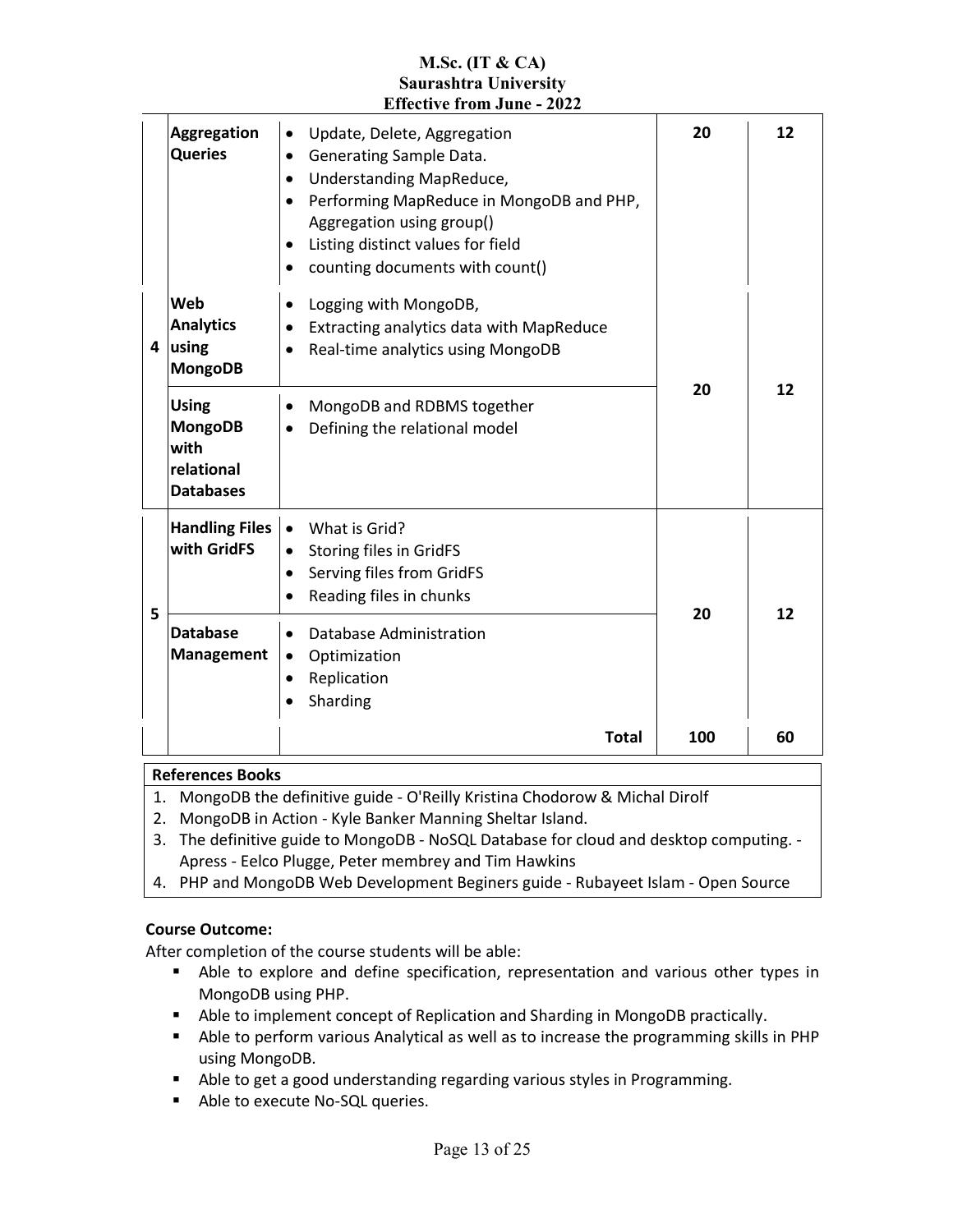| $CS - 04$ : PRACTICAL - 1 (BASED ON CS-01) |       |
|--------------------------------------------|-------|
| <b>Topics</b>                              | Marks |
| APPLICATION DEVELOPMENT USING ADVANCE JAVA | 100   |

| CS-05: PRACTICAL - 2 (BASED ON CS-02 and CS-03) |                                      |       |  |
|-------------------------------------------------|--------------------------------------|-------|--|
|                                                 | <b>Topics</b>                        | Marks |  |
|                                                 | • ADVANCE WEB DEVELOPMENT IN Laravel | 100   |  |
|                                                 | NoSQL DATABASE: MongoDB              |       |  |

**Note:**

• Practical examination may be arranged before or after theory exam.

## **CS – 06: PROJECT DEVELOPMENT (In House) Marks: 100**

Project must be developed in the computer laboratory of concern institute under the supervision of faculties of concern institute on any subject of current semester. **(At the time of Project-Viva examination student must show Project Report along with all the Workouts in workbook, implementation of project in SDLC, Documentation, Program codes and project in running mode)**

**Note :** 

- Project must be submitted before two week of commencement of theory exam.
- Project viva examination may be arranged before or after theory exam.
- During the project viva examination project must be run.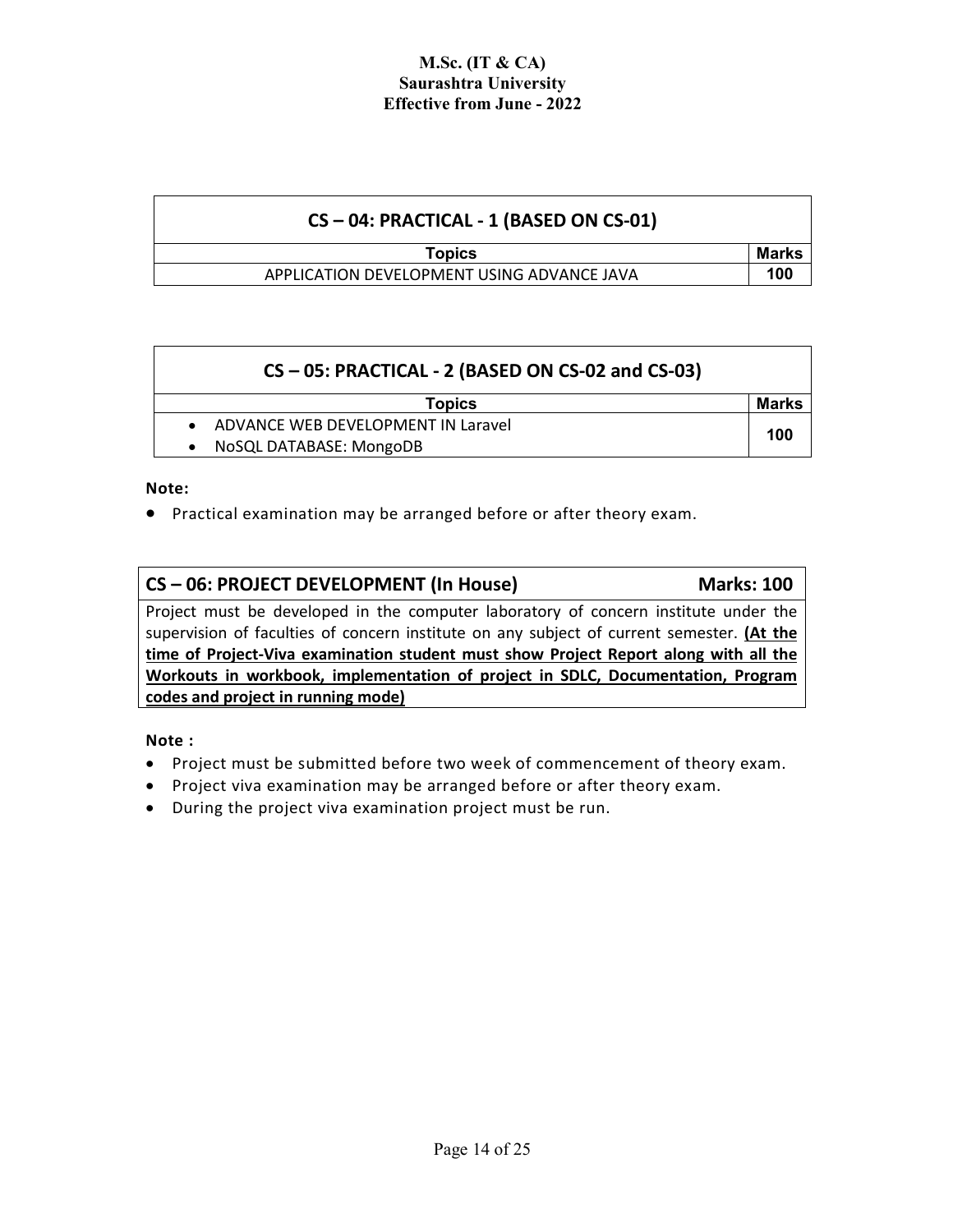## **M.Sc. (IT & CA) (Semester – 2)**

| SR.<br>NO. | <b>SUBJECT</b>                                                        | No. of<br>LECT./Lab. PER<br><b>WEEK</b> | <b>CREDIT</b> |
|------------|-----------------------------------------------------------------------|-----------------------------------------|---------------|
| 1.         | $CS - 07$<br>APPLICATOIN DEVELOPMENT USING ADVANCED<br><b>ANDROID</b> | 5                                       | 5             |
| 2.         | $CS - 08$<br><b>REACT JS &amp; EXPRESS JS</b>                         | 5                                       | 5             |
| 3.         | $CS - 09$<br><b>CLOUD COMPUTING WITH AWS</b>                          | 5                                       | 5             |
| 4.         | $CS - 10$<br>PRACTICAL - 1 (BASED ON CS-07)                           | 5                                       | 5             |
| 5.         | $CS - 11$<br>PRACTICAL - 2 (BASED ON CS-08 and CS-09)                 | 5                                       | 5             |
| 6.         | $CS - 12$<br>PROJECT DEVELOPMENT (In House)                           | 5                                       | 5             |
|            | Total Credits of Semester - 2                                         |                                         | 30            |

Note:

- 1. Total marks of each **theory paper** are 100 (university examination of 70 marks + internal examination of 30 marks).
- 2. Total marks of each **practical and project-viva** paper are 100. No internal examination of marks in practical and project-viva papers.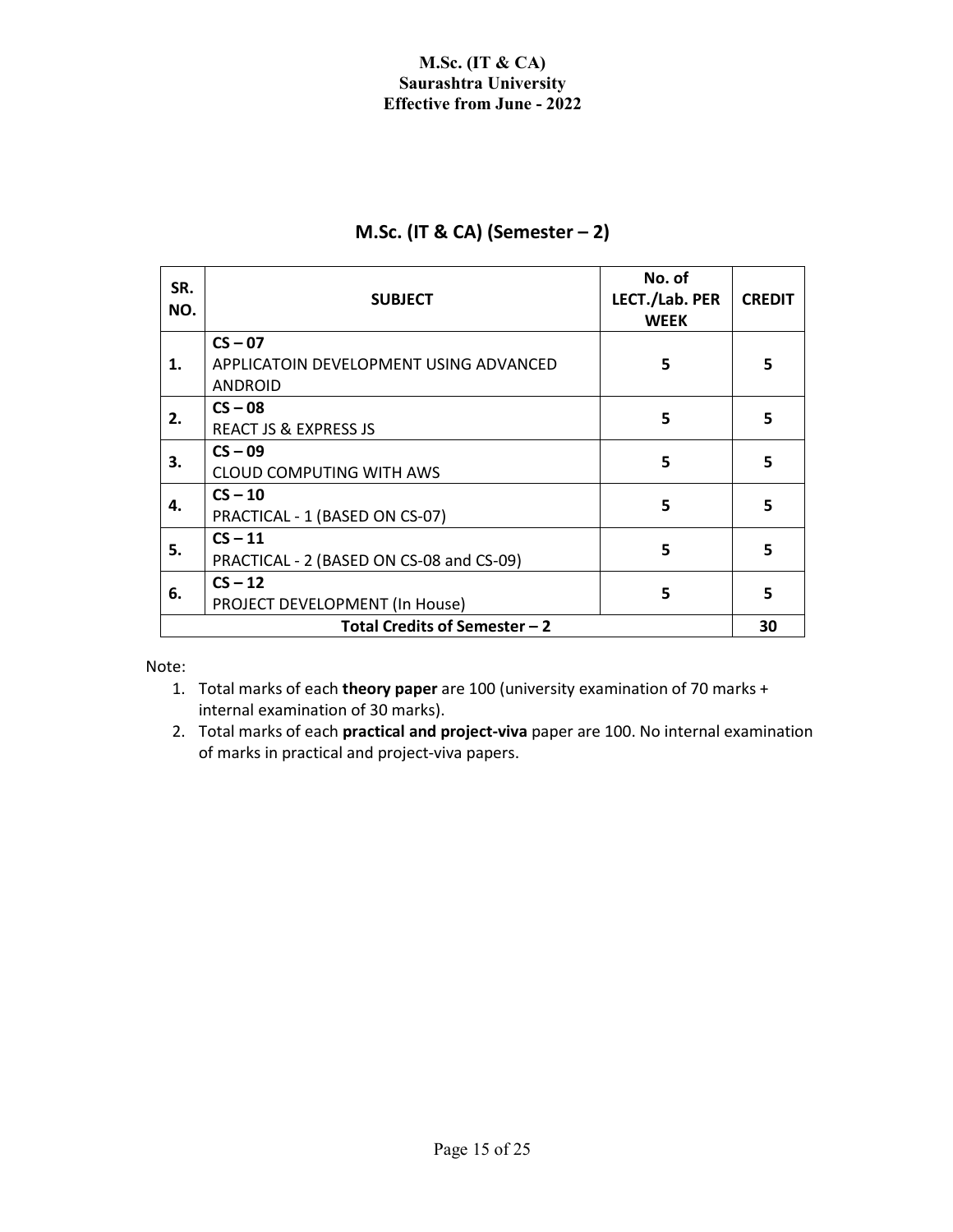## **CS – 07: APPLICATOIN DEVELOPMENT USING ADVANCED ANDROID**

#### **Objectives:**

- **To be able to develop mobile applications using advanced android api based on**
- Data storage in external and internal memory and database
- To develop app that supports animation, multimedia, camera, sensor
- To develop app that supports Network, Bluetooth-Wi-Fi
- Developing web service and retrieving data using JSON & xml
- Packaging and distributing android app

**Pre-Requisites:** OOPS concepts, Programming in core java, Basic Android Programming.

| Sr.            | <b>Topics</b>                                                                                          | <b>Details</b>                                                                                                                                                                                                                                                                                                                                                                                                                                                                                                                                                                                                                                       | Weightage | <b>Approx</b>   |
|----------------|--------------------------------------------------------------------------------------------------------|------------------------------------------------------------------------------------------------------------------------------------------------------------------------------------------------------------------------------------------------------------------------------------------------------------------------------------------------------------------------------------------------------------------------------------------------------------------------------------------------------------------------------------------------------------------------------------------------------------------------------------------------------|-----------|-----------------|
| <b>No</b>      |                                                                                                        |                                                                                                                                                                                                                                                                                                                                                                                                                                                                                                                                                                                                                                                      | in $%$    | <b>Lectures</b> |
| 1              | <b>Basics of</b><br>Android &<br><b>UI Design</b>                                                      | Core building blocks, Android manifest.xml<br>$\bullet$<br>file, Basic UI widgets, Activity, Layout,<br>Intent, Fragments                                                                                                                                                                                                                                                                                                                                                                                                                                                                                                                            |           |                 |
|                | <b>Working</b><br>with view<br>and adapter                                                             | TextView, EditText, Spinner, DatePicker,<br>$\bullet$<br>Dialogs,<br>TimePicker<br>Material<br>Design,<br>TextInputLayout,<br>Password<br>Toggle,<br>ToggleButton,<br>Button,<br>ImageButton,<br>Checkbox,<br>RadioButton,<br>RadioGroup,<br>AutoCompleteTextView,<br>MultiAutoCompleteTextView,<br>Views: CardView, RecyclerView, ListView,<br>$\bullet$<br>GridView, ScrollView, WebView,<br>SearchView, TabLayout, DynamicListView,<br>ExpandedListView<br>Adapters: ArrayAdapter, Simple Cursor<br>$\bullet$<br>Adapter, Base Adapter,<br>Layout: ConstraintLayout, LinearLayout,<br>TableLayout, FrameLayout, Relative<br>Layout, Custom Layout | 20        | 12              |
| $\overline{2}$ | <b>Data</b><br>Storage,<br>SQLite,<br>Firebase,<br><b>Content</b><br>Provider &<br><b>Notification</b> | <b>Shared Preferences</b><br>$\bullet$<br>Android File System<br>$\bullet$<br>Internal storage, External storage<br>$\bullet$<br>SQLite: Storing data using SQLite,<br>$\bullet$<br>Querying SQLite database, insert-update-<br>delete operations, Persistent database<br>using SQLiteOpenHelper and creating a<br>database<br>Integration with Realtime Firebase<br>$\bullet$<br>Database<br><b>CRUD Operation with Firebase Database</b><br>$\bullet$                                                                                                                                                                                              | 20        | 12              |
|                |                                                                                                        | Accessing built in content providers like<br>$\bullet$                                                                                                                                                                                                                                                                                                                                                                                                                                                                                                                                                                                               |           |                 |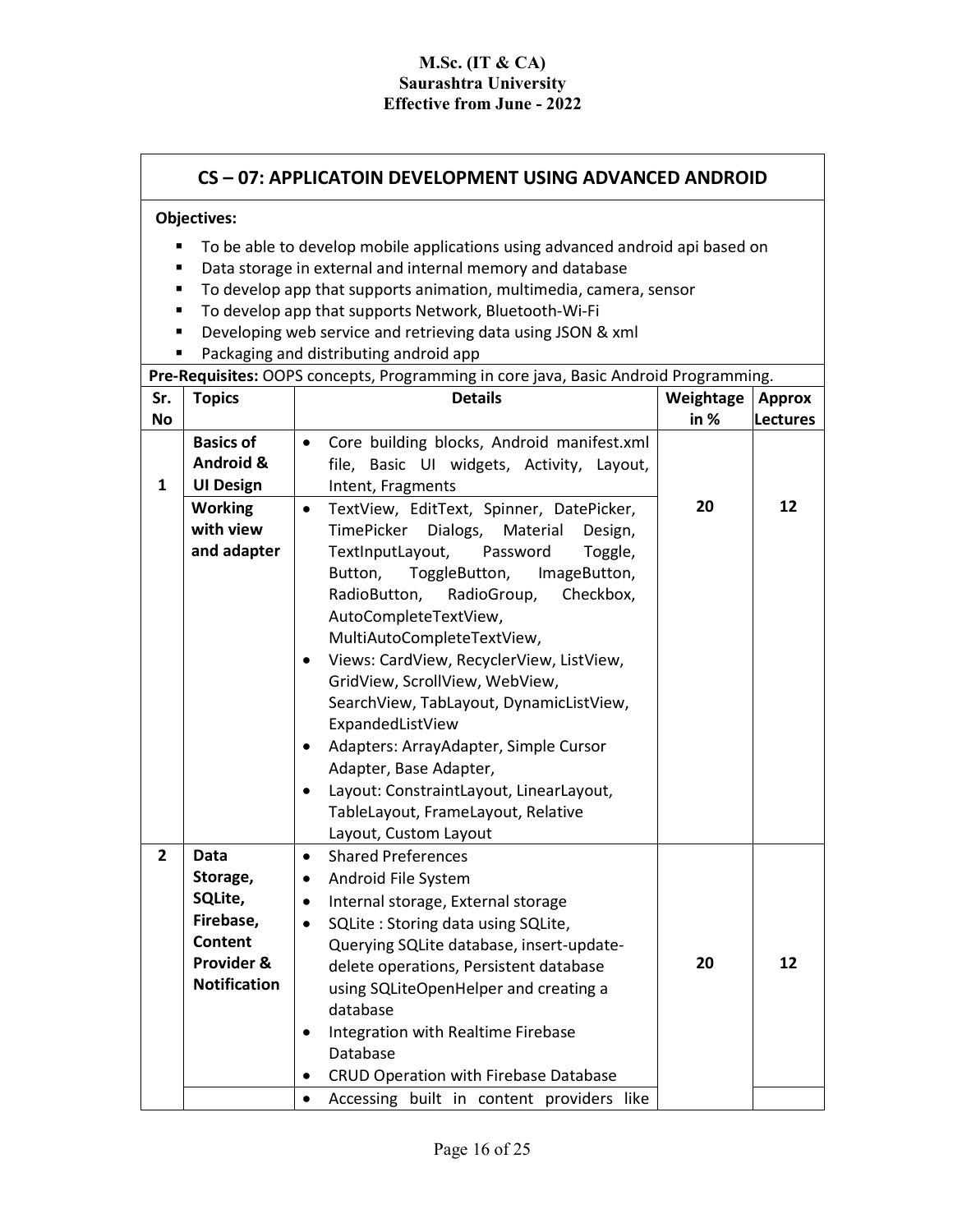|   |                       | EUCLUVE II VIII JUNE - 4044                                                 |    |    |
|---|-----------------------|-----------------------------------------------------------------------------|----|----|
|   |                       | Read Call Log, Read Contact, Read Images                                    |    |    |
|   |                       | from Memory Card                                                            |    |    |
|   |                       | Searching for content<br>٠                                                  |    |    |
|   |                       | Adding, changing, and removing content<br>$\bullet$                         |    |    |
|   |                       | Creating custom content provider<br>$\bullet$                               |    |    |
|   |                       | Sending & Receiving Broadcast<br>$\bullet$                                  |    |    |
|   |                       | Notifying user, Notifying with status bar<br>$\bullet$                      |    |    |
|   | <b>Multimedia</b>     | Wallpapaer, Live Wallpaper,<br>$\bullet$                                    |    |    |
|   | <b>API</b>            | Audio - Recording audio, Playing audio<br>$\bullet$                         |    |    |
|   |                       | Video-Recording video, Playing video<br>$\bullet$                           |    |    |
|   |                       | Alarm Manager<br>$\bullet$                                                  |    |    |
|   |                       | Camera - Capturing pictures, configuring<br>$\bullet$                       |    |    |
|   |                       | mode<br>settings,<br>camera<br>camera                                       |    |    |
|   |                       | parameters, zooming camera.                                                 |    |    |
|   | <b>Device</b>         | Bluetooth<br>Tutorial<br>οf<br>-existence<br>$\bullet$                      |    |    |
| 3 | Connectivity          | Bluetooth, enable Bluetooth, discover                                       | 20 | 12 |
|   |                       | devices, List Paired Devices, establishing                                  |    |    |
|   |                       | connection between devices.                                                 |    |    |
|   |                       | Working with WiFi<br>٠                                                      |    |    |
|   | <b>Working</b>        | Sensor API,<br>$\bullet$                                                    |    |    |
|   | with Sensor           | Working with different sensors :Motion<br>$\bullet$                         |    |    |
|   |                       | Sensor, Position Sensor, Environmental                                      |    |    |
|   |                       | Sensor,                                                                     |    |    |
|   |                       | Sensor Values, SensorManager class, Sensor<br>$\bullet$                     |    |    |
|   |                       | Class, SensorEvent class,                                                   |    |    |
|   |                       | SensorEventListener interface, Compass                                      |    |    |
|   |                       | <b>Acceslerometer and Orientation Sensors</b>                               |    |    |
|   |                       | Reading sensor data, calibrating sensors,<br>determining device orientation |    |    |
|   | <b>Android</b>        | Introduction to web service,<br>$\bullet$                                   |    |    |
|   | <b>Web Service</b>    | Soap Vs Restful web service<br>$\bullet$                                    |    |    |
|   |                       | Android Restful web service example with                                    |    |    |
|   |                       | java servlet                                                                |    |    |
|   |                       | Storing data into external database<br>٠                                    |    |    |
| 4 |                       | Verifying data in android with external<br>$\bullet$                        |    |    |
|   |                       | database                                                                    | 20 | 12 |
|   | <b>JSON &amp; XML</b> | <b>XML Parsing SAX</b><br>$\bullet$                                         |    |    |
|   | <b>Parsing</b>        | <b>XML Parsing DOM</b><br>$\bullet$                                         |    |    |
|   |                       | <b>XML Pull Parser</b><br>$\bullet$                                         |    |    |
|   |                       | <b>JSON Parsing</b><br>$\bullet$                                            |    |    |
|   |                       | Integrating Social Networking using HTTP<br>٠                               |    |    |
|   | WiFi &                | Monitoring<br>and<br>managing<br>Internet<br>$\bullet$                      |    |    |
|   | <b>Bluetooth</b>      | connectivity                                                                |    |    |
|   |                       | Managing active connections<br>٠                                            |    |    |
|   |                       | Managing WiFi networks                                                      |    |    |
|   |                       |                                                                             |    |    |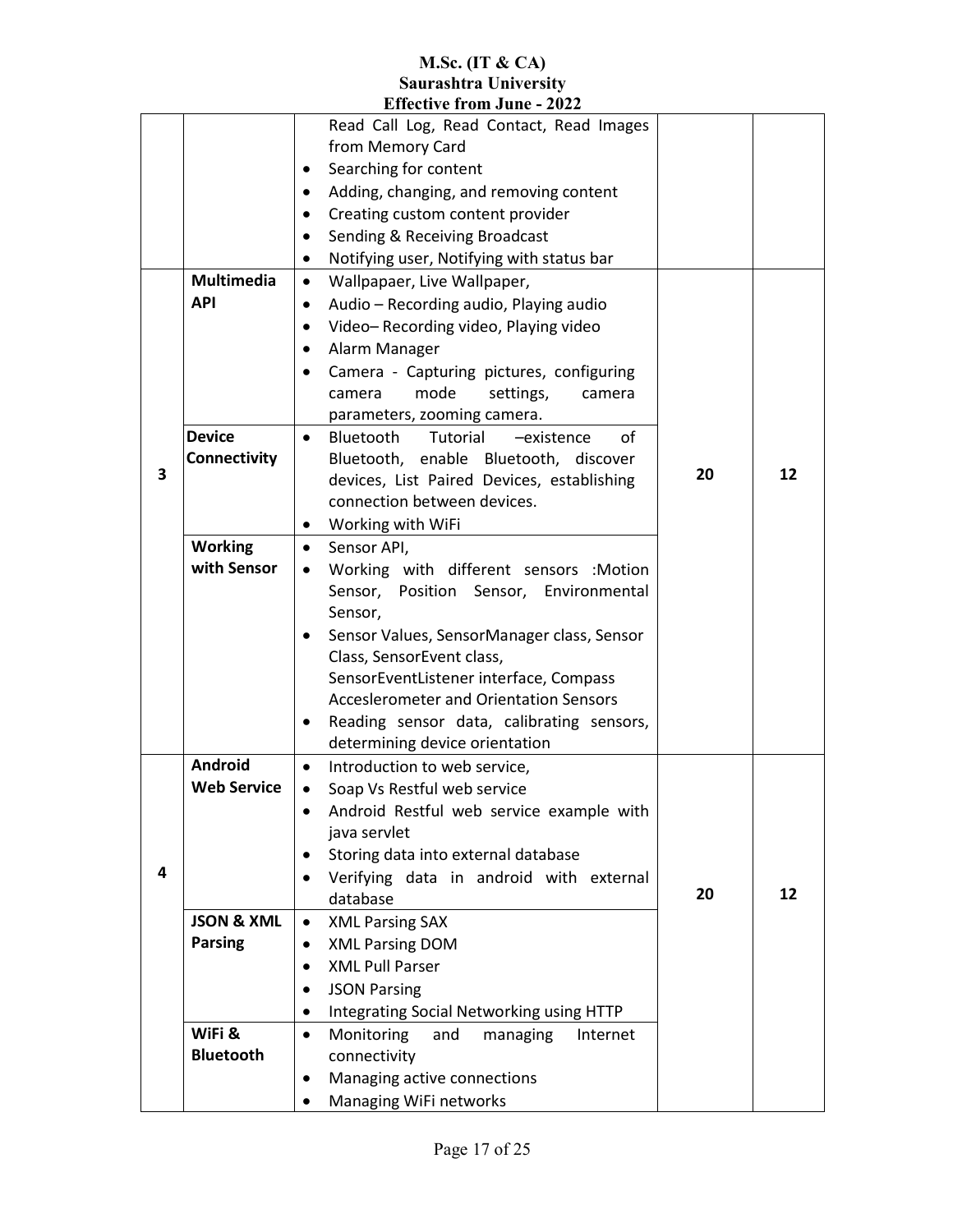|   |                  | Effective ifom June - 2022                              |     |    |
|---|------------------|---------------------------------------------------------|-----|----|
|   |                  | Controlling local Bluetooth device                      |     |    |
|   |                  | Discovering and bonding with Bluetooth<br>$\bullet$     |     |    |
|   |                  | devices                                                 |     |    |
|   |                  | Managing Bluetooth connections<br>٠                     |     |    |
|   |                  | Communicating with Bluetooth<br>$\bullet$               |     |    |
|   | <b>Location</b>  | Location Based Services - Finding current<br>$\bullet$  |     |    |
|   | <b>Based</b>     | location and listening for changes in                   |     |    |
|   | Services and     | location, Proximity alerts, Working with                |     |    |
|   | Google           | Google Maps                                             |     |    |
|   | <b>Maps</b>      | Showing google map in an Activity<br>$\bullet$          |     |    |
|   |                  | Map Overlays<br>$\bullet$                               |     |    |
|   |                  | Itemized overlays<br>$\bullet$                          |     |    |
|   |                  | Geocoder<br>$\bullet$                                   |     |    |
|   |                  | Displaying route on map<br>٠                            |     |    |
|   | Drawing,         | Drawing on screen $-$ using canvas and<br>$\bullet$     |     |    |
|   | <b>Animation</b> | paint                                                   |     |    |
| 5 | and Graphics     | Working with bitmap, shapes<br>$\bullet$                | 20  | 12 |
|   | programing       | 2D Animation - Drawable, View, Property<br>$\bullet$    |     |    |
|   |                  | animation                                               |     |    |
|   | Packaging,       | Signing certificate and generating apk and<br>$\bullet$ |     |    |
|   | <b>Deploying</b> | <b>Bundle</b>                                           |     |    |
|   | and              | Distributing android app via Google Play<br>$\bullet$   |     |    |
|   | distributing/    | Obfuscating and optimizing with ProGuard<br>$\bullet$   |     |    |
|   | selling app      |                                                         |     |    |
|   |                  | <b>Total</b>                                            | 100 | 60 |
|   |                  |                                                         |     |    |

## **References Books:**

- 1. Advanced Android Application Development Joseph Annuzzi, Lauren darcey, Shane Conder  $-4^{th}$  Edition, Addision – Wesley.
- 2. Android cookbook Ian F. Darwin Oreilly
- 3. The Android Developer's CookBook Building Application with Android SDK  $2^{nd}$  Edition, Addision – Wesley.

## **Course Outcome:**

- Able to develop mobile applications using advanced android api based on
- Able to use and explore Data storage in external and internal memory and database
- Able to develop android app that supports animation, multimedia, camera, sensor
- Able to develop android app that supports Network, Bluetooth-Wi-Fi
- Able to develop web service and retrieving data using JSON & xml
- Able to deploy and distribute android app on google play.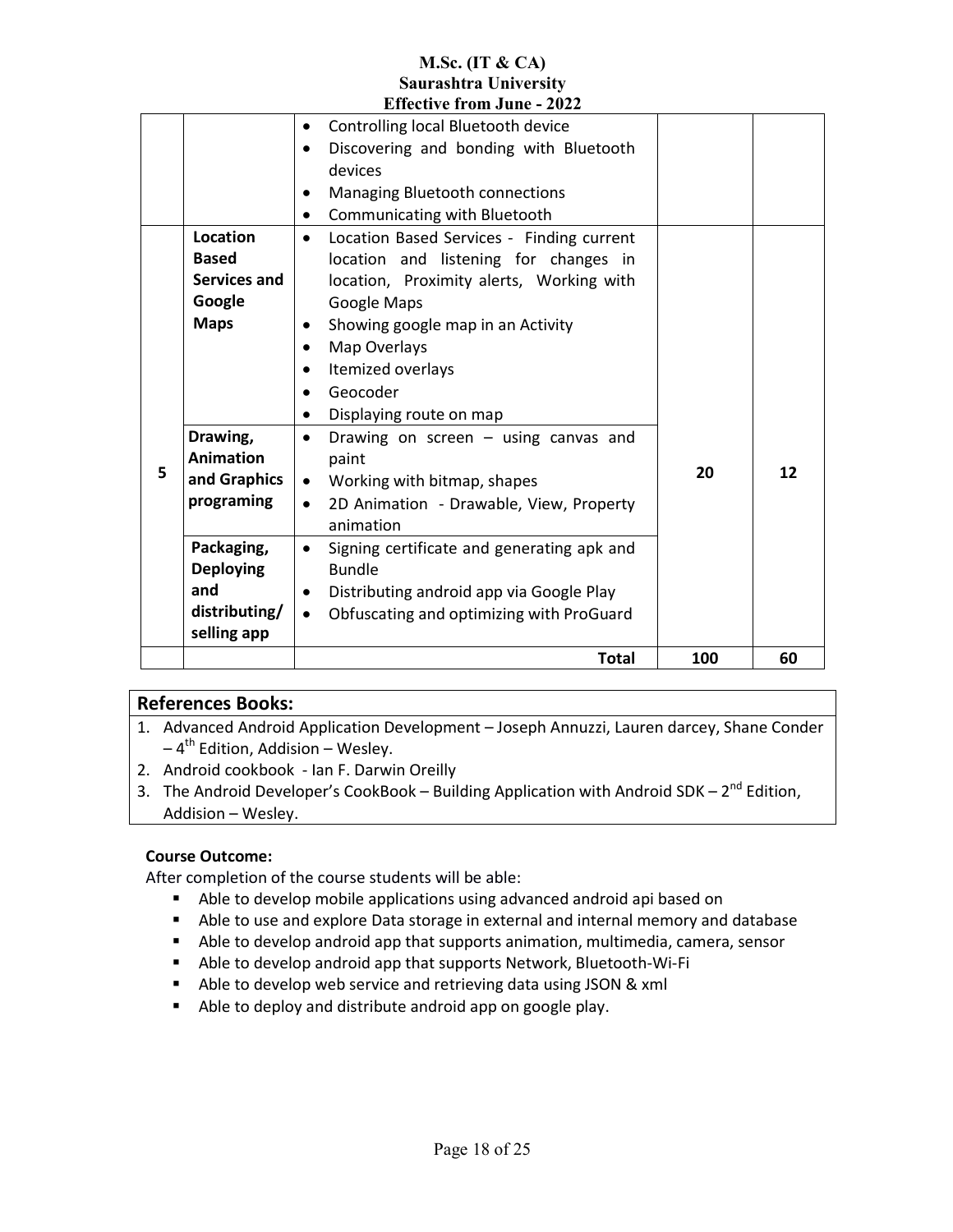## **CS – 08: REACT JS & EXPRESS JS**

## **Objectives:**

- **Articulate what React is and why it is useful.**
- **Explore various attributes of web development.**
- Explore the basic architecture of a React application.
- Explore various web development techniques of this JavaScript and would learn new techniques based on industry requirement.
- Gain a deep understanding of JSX and Hooks.

## **Pre-Requisites:** Java Script, HTML, CSS and OOPs,

| Sr.<br>No    | <b>Topics</b>                                 | <b>Details</b>                                                                                                                                                                                                                                                                                                                                                                                                 | Weightage Approx<br>in $%$ | Lectures |
|--------------|-----------------------------------------------|----------------------------------------------------------------------------------------------------------------------------------------------------------------------------------------------------------------------------------------------------------------------------------------------------------------------------------------------------------------------------------------------------------------|----------------------------|----------|
| 1.           | <b>Express JS &amp;</b><br>Java Script        | <b>Java Script</b><br>п<br>Java Script Overview & Basics<br>Variable, Conditional Statements, Loops in JS,<br>Functions, Arrays & Events in JS<br>Ξ<br><b>ES6 Overview &amp; Basics</b><br>■<br>ES6 Classes, functions & Promises<br><b>Express JS</b><br>$\blacksquare$<br>Setting up an app with ExpressJS, Routing in<br>ExpressJS, Connecting views with templates,<br>configurations and error handling.  | 20                         | 12       |
| $\mathbf{2}$ | Introduction to<br><b>JSX &amp; REACT JS</b>  | <b>Introduction:</b> What is ReactJS? Installation or<br>Setup, Hello World Program, Create a first<br>app, folder structure<br><b>Components:</b> Creating components, Basic<br>components, Nesting components, functional<br>component, class component<br><b>Introduction to JSX: JSX Programs</b><br><b>Props:</b> ReactJS Props, React State, Destructing<br>Props and State, setState, methods as Props. | 20                         | 12       |
| 3            | Form Handling,<br>components<br>and fragments | Event Handling: Event Handling and Binding event<br>handlers<br><b>Rendering:</b><br>Conditional<br>Rendering<br>and<br>List<br>Р<br>Rendering, List and keys, Index as Key Anti-pattern<br><b>Introduction: Basic form handling</b><br>Components: Components Life Cycle Methods,<br>Lifecycle<br>methods,<br>Components<br>Mounting<br>Components Updating Lifecycle methods, Pure<br>Components             | 20                         | 12       |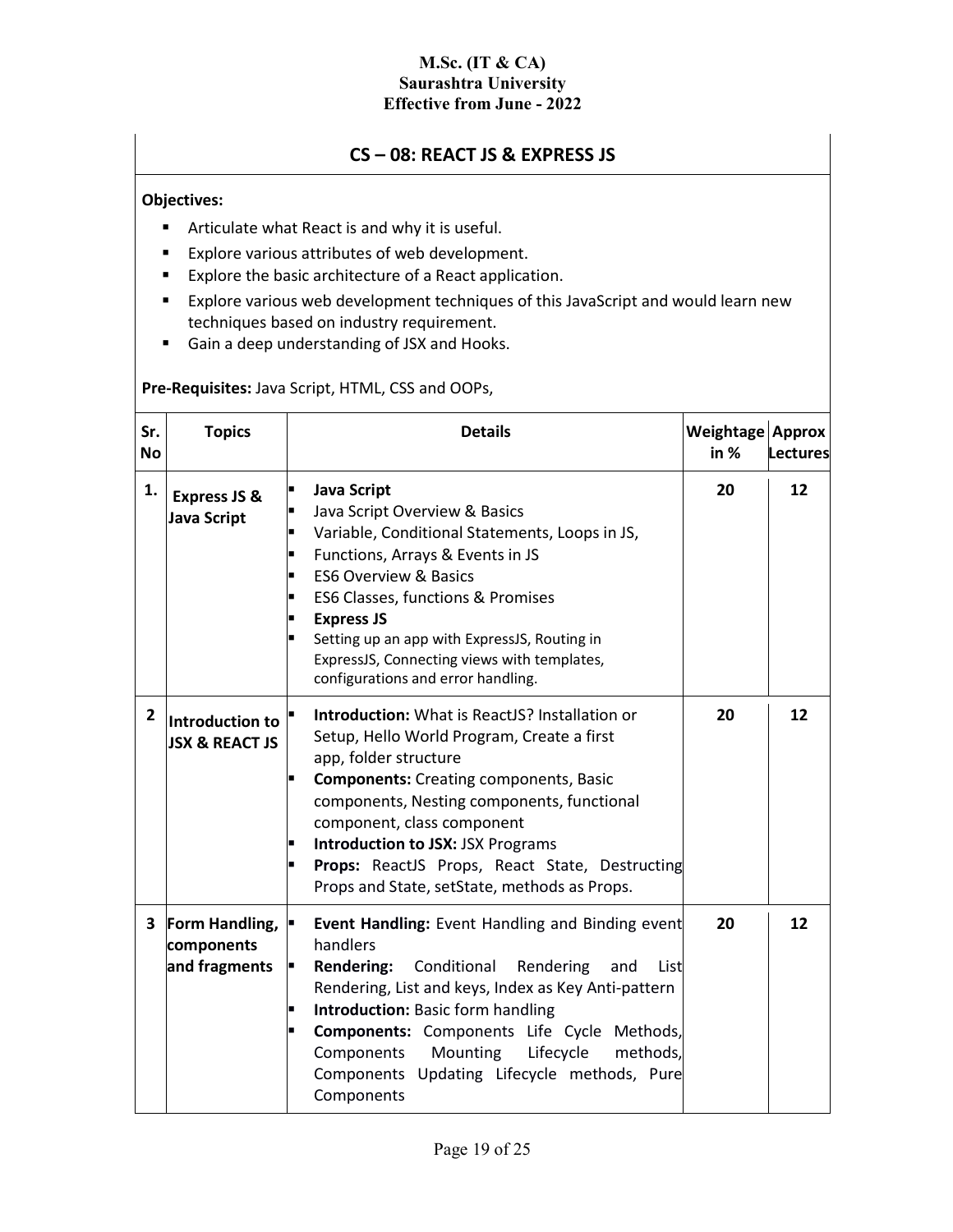|   |                                                                          | <b>Fragments</b>                                                                                                                                                                                                                                                                                                                                                                                                                                                                                                                                                                                                                         |     |    |
|---|--------------------------------------------------------------------------|------------------------------------------------------------------------------------------------------------------------------------------------------------------------------------------------------------------------------------------------------------------------------------------------------------------------------------------------------------------------------------------------------------------------------------------------------------------------------------------------------------------------------------------------------------------------------------------------------------------------------------------|-----|----|
| 4 | Memo, Refs,<br>Props and<br>Context                                      | E<br><b>Memo</b><br>Introduction to Refs: Refs, Refs with Class<br>$\blacksquare$<br>Components, Forwarding Refs and Portals<br><b>Components: Higher Order Components</b><br>п<br>Props Again!: Rendering Props and Context<br>п<br>HTTP: HTTP and React, GET and React, POST and<br>React.                                                                                                                                                                                                                                                                                                                                             | 20  | 12 |
| 5 | Introduction to $\blacksquare$<br><b>Hooks and its</b><br>implementation | <b>Introduction: React Hooks introduction, useState</b><br>Hook, useState Previous state, useState with<br>object, useState with array.<br>useEffect: useEffect Hook, useEffect after render,<br>Condionally run effects, run effects only once,<br>useEffect with cleanup, useEffect with incorrect<br>dependency.<br>Fetching data: Fetching data with useEffect,<br>$\blacksquare$<br>useContext Hook<br>useReducer Hook: useReducer - simple state and<br>action, complex state and action, multiple<br>useReducers<br>useContext: useContext, useReducer, Fetching<br>$\blacksquare$<br>data with useReduer, useState vs useReducer | 20  | 12 |
|   |                                                                          | <b>Total</b>                                                                                                                                                                                                                                                                                                                                                                                                                                                                                                                                                                                                                             | 100 | 60 |

## **References Books**

- 1. Learning React, Martin Bean, Kirupa Chinnathambi Pearson Addison Wesley
- 2. ReactJS Notes for Professional, GoalKicker, Website ebook,
- 3. The Road to React\_ Your journey to master plain yet pragmatic React, LeanPub Book, Robin Wieruch -Independently Published (2020)
- 4. Codevolution. "ReactJS Tutorial for Beginners." YouTube, YouTube, www.youtube.com/playlist?list=PLC3y8-rFHvwgg3vaYJgHGnModB54rxOk3.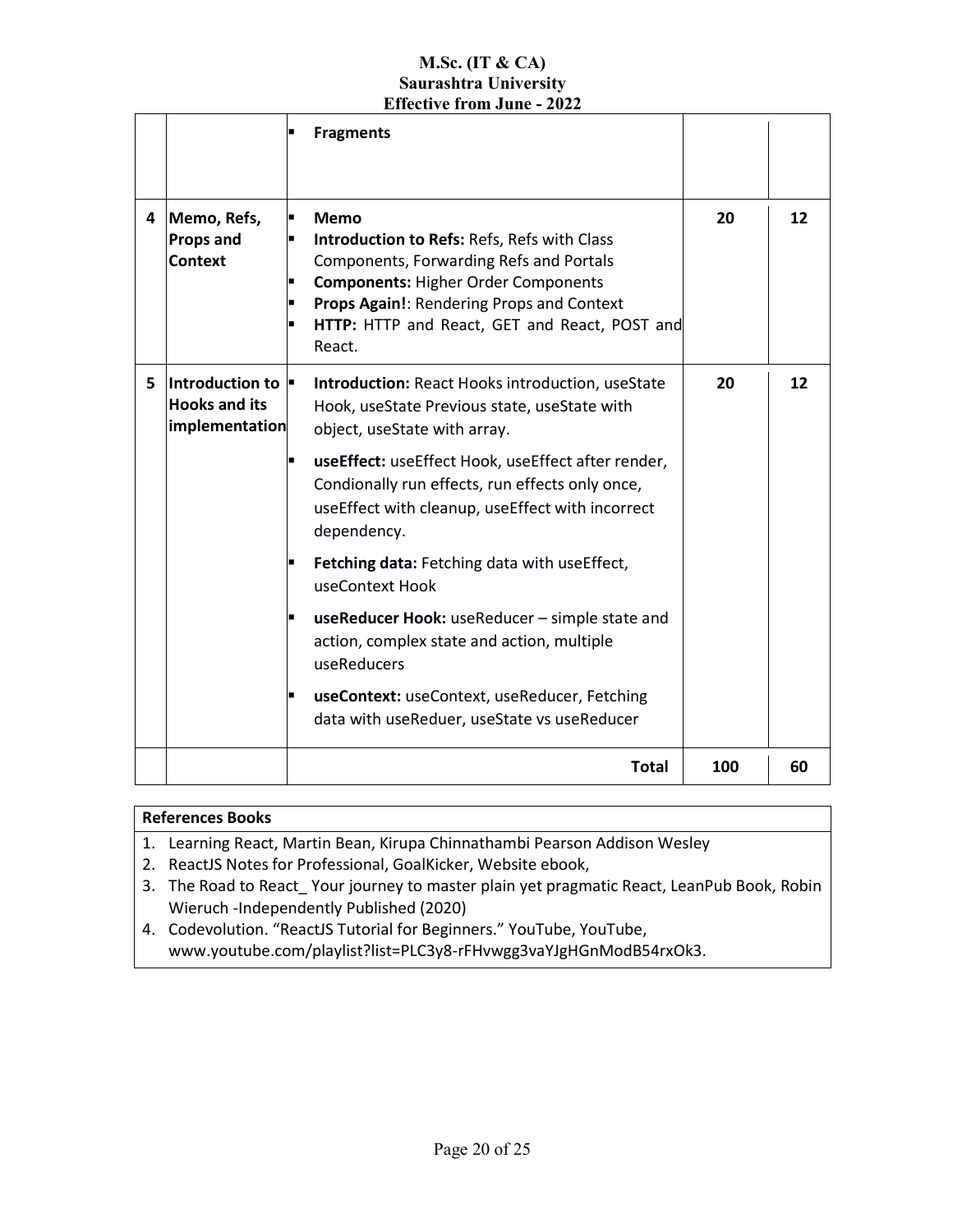## **Course Outcomes:**

- $\checkmark$  Able to Understand the Actual Implementation of Object-Oriented Programming with Application.
- $\checkmark$  Able to Understand the use of JavaScript and various React Applications
- $\checkmark$  Able to Compute the various attributes of ReactJs Web applications
- $\checkmark$  Able to Remembering the components and syntax of ReactJS.
- $\checkmark$  Able to Construct a model to prepare a Single Page Applications
- $\checkmark$  Able to Implementing various logics and packages to ReactJS for generating the web applications.
- $\checkmark$  Able to Implementing the ReactJS with Hooks for web applications.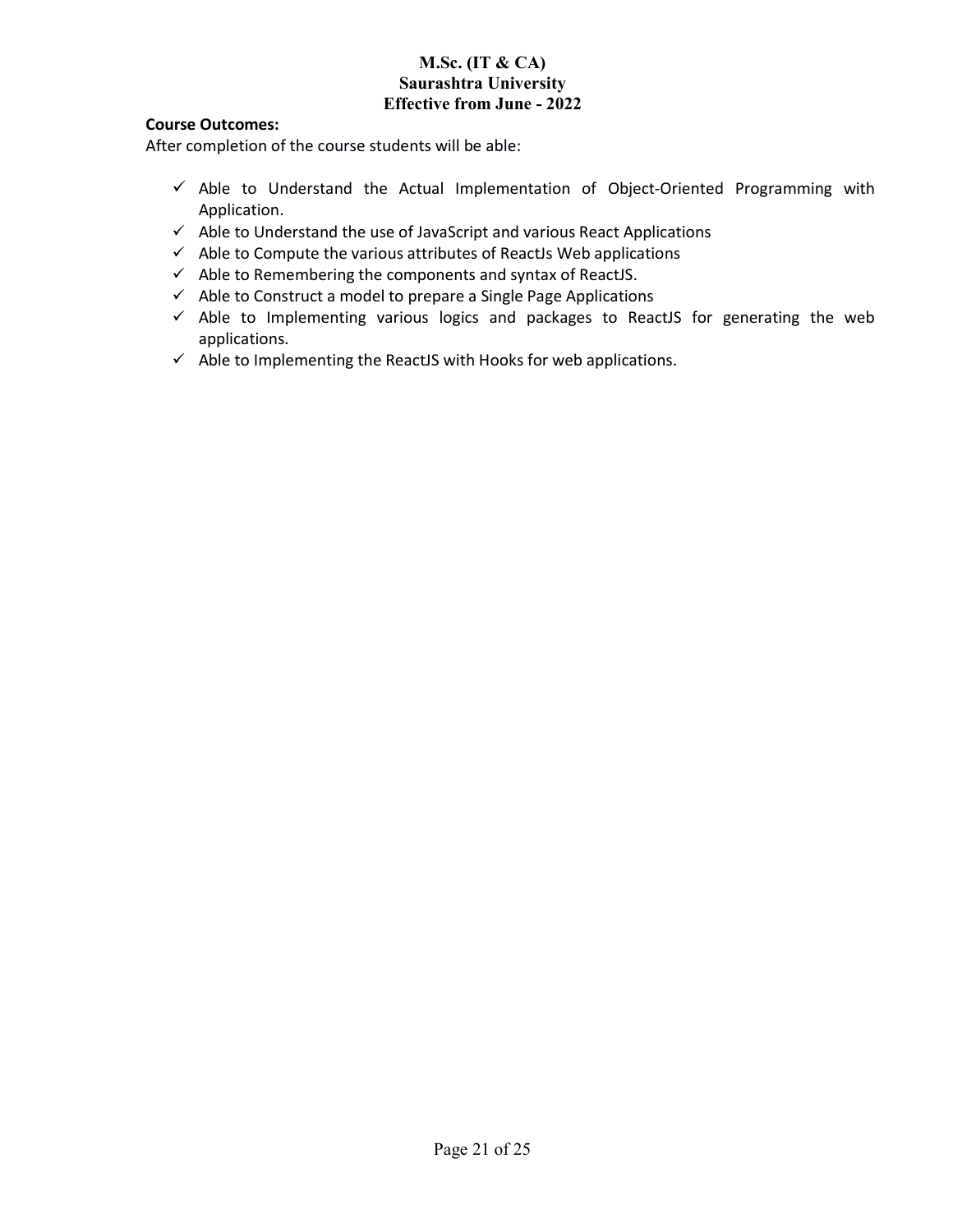## **CS – 09: CLOUD COMPUTING WITH AWS**

### **Objectives:**

- Understand the architecture and infrastructure of cloud computing, including SaaS, PaaS, IaaS, public cloud, private cloud, hybrid cloud, various management and other distinguish services of AWS.
- Explore the fundamental concepts in datacenters to understand the trade-offs in power, efficiency and cost by the Load balancing approach and instances.
- Understand fundamental concepts of cloud storage and demonstrate their use in storage systems such as Amazon S3 and Database.
- Analyze various clouds Service models and apply them to solve problems on the cloud.
- Deploy applications over commercial cloud computing infrastructures such as AWS.

| Sr.<br><b>No</b> | <b>Topics</b>                                              | <b>Details</b>                                                                                                                                                                                                                                                                                                                                                                                               | Weightage<br>in $%$ | <b>Approx</b><br><b>Lectures</b> |
|------------------|------------------------------------------------------------|--------------------------------------------------------------------------------------------------------------------------------------------------------------------------------------------------------------------------------------------------------------------------------------------------------------------------------------------------------------------------------------------------------------|---------------------|----------------------------------|
|                  | Introduction of<br>Cloud &<br>Amazon Web<br><b>Service</b> | Introduction of cloud computing, how it works<br>Types of cloud, what is Virtualization,<br>Advantages of Cloud, AWS history, Dashboard,<br>AWS Overview, Architecture                                                                                                                                                                                                                                       |                     |                                  |
| 1                | <b>Cloud Service</b><br><b>Models</b>                      | Software as a Service (SaaS): Introduction,<br>Challenges in SaaS models: Model, SaaS<br>Integration Services, Advantages and<br>Disadvantages, Infrastructure As a Services<br>(IaaS): Introduction, Virtual Machines, VM<br>Migration Services, Advantages and<br>Disadvantages. Platform As a service (PaaS):<br>Introduction, Integration of Private, and Public<br>Cloud, Advantages and Disadvantages. | 20                  | 12                               |
| $\overline{2}$   | <b>Identity &amp;</b><br><b>Access</b><br>Management       | IAM Overview and Policies, IAM Users,<br>Groups, Access Key & Secret Access Key, MFA,<br>Report                                                                                                                                                                                                                                                                                                              | 20                  | 12                               |
|                  | <b>Elastic Cloud</b><br><b>Computing</b><br>(EC2)          | Amazon EC2 Overview, Elastic Block Storage<br>(EBS),                                                                                                                                                                                                                                                                                                                                                         |                     |                                  |

**Pre-Requisites:** Computer Networks, Operating Systems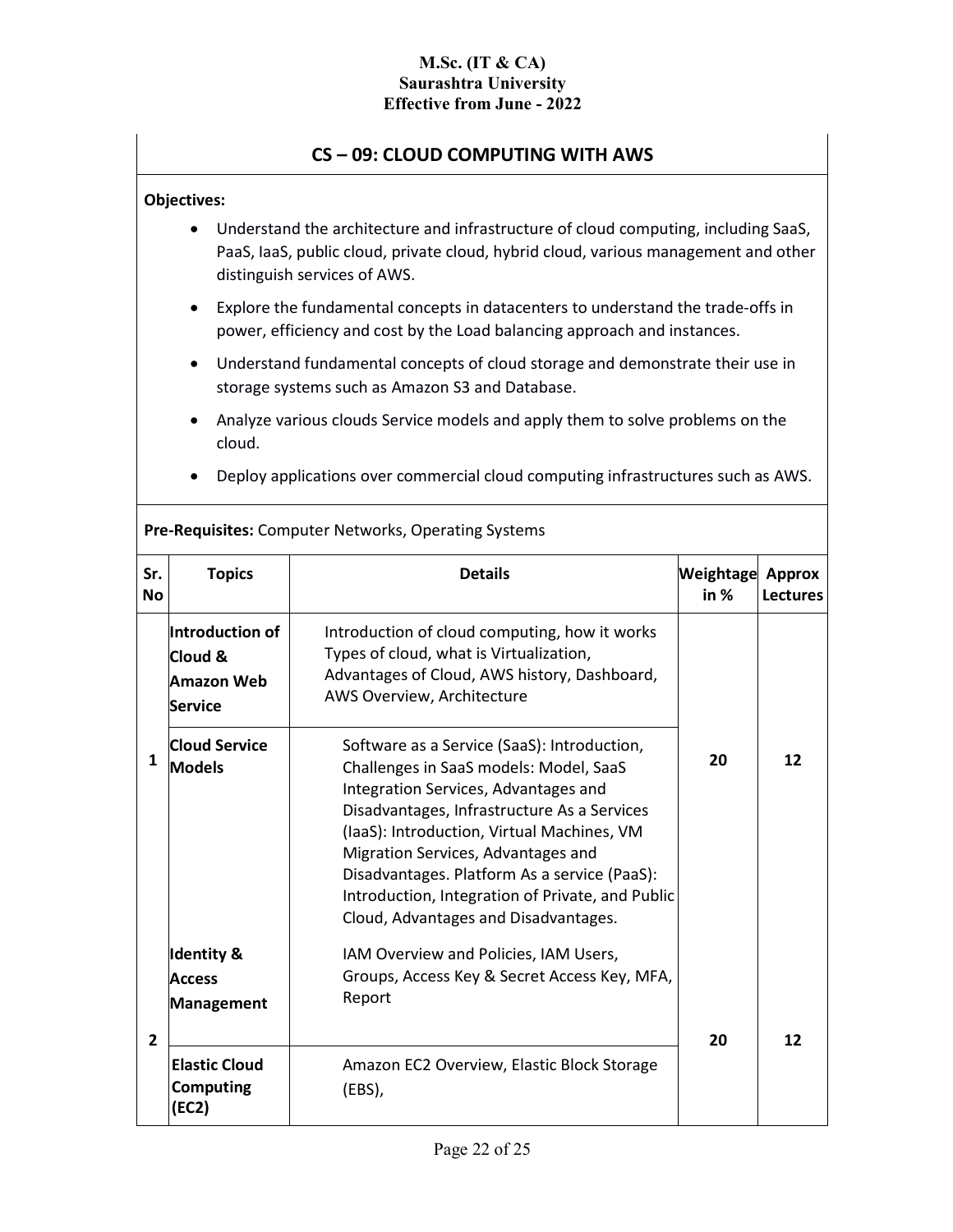|   |                                                                      | Total                                                                                                                                                                                   | 100 | 60 |
|---|----------------------------------------------------------------------|-----------------------------------------------------------------------------------------------------------------------------------------------------------------------------------------|-----|----|
|   | Case Study on<br>Open Source &<br><b>Commercial</b><br><b>Clouds</b> | Eucalyptus<br>$\bullet$<br>Microsoft Azure<br>$\bullet$<br>Amazon EC2<br>$\bullet$                                                                                                      |     |    |
| 5 | CloudWatch &<br>Monitoring                                           | Cloud Watch, Matrices, Alarm & notification,<br>Log & billing Monitoring<br>Other AWS monitoring                                                                                        | 20  | 12 |
| 4 | <b>Databases</b>                                                     | Relation Database System, DB engine &<br>Instance details, Security, Parameter group,<br>Monitoring Resourcing, DynamoDB,<br>Elasticache                                                | 20  | 12 |
|   | Route 53                                                             | DNS Records, Website Hosting, Routing Policy,<br><b>Health Check</b>                                                                                                                    |     |    |
| 3 | <b>Amazon Simple</b><br><b>Storage Service</b><br>(S3)               | Simple Storage Service (S3), S3 Object Storage<br>and Buckets, Security on bucket, Web Hosting,<br>Logging & event, Glacier, Versioning &<br>Lifecycle Policy, Cross region replication | 20  | 12 |
|   | <b>Virtual Private</b><br>Cloud (VPC)                                | AWS CLI, Bootstrap Script, Elastic Load<br>Balancing (ELB), Auto Scaling<br>Amazon Virtual Private Cloud (VPC), Amazon<br>VPC and Subnets, Route Table, Internet<br>Gateway             |     |    |
|   |                                                                      | Amazon Machine Image (AMI), Instance<br>Purchasing Options, Introduction to EC2<br>Instance Types Security Group Elastic, Public &<br>private IP Overview, Amazon EBS & Snapshot,       |     |    |
|   |                                                                      |                                                                                                                                                                                         |     |    |

|    | <b>Reference Books</b>                                                                |  |  |  |
|----|---------------------------------------------------------------------------------------|--|--|--|
|    | 1. Cloud Computing Bible, Barrie Sosinsky, Wiley-India, 2010                          |  |  |  |
|    | 2. Cloud Computing: Principles and Paradigms, Editors: Rajkumar Buyya, James Broberg, |  |  |  |
|    | Andrzej M. Goscinski, Wile, 2011                                                      |  |  |  |
| 3. | Judith Hurwitz, R Bloor, M.Kanfman, F.Halper "Cloud Computing for Dummies", Wiley     |  |  |  |
|    | India Edition, First Edition                                                          |  |  |  |
| 4. | Rajkumar Buyya, James Broberg, Andrzej M. Goscinski, "Cloud Computing: Principles     |  |  |  |
|    | and Paradigms", Wiley Publication, 2011                                               |  |  |  |
|    |                                                                                       |  |  |  |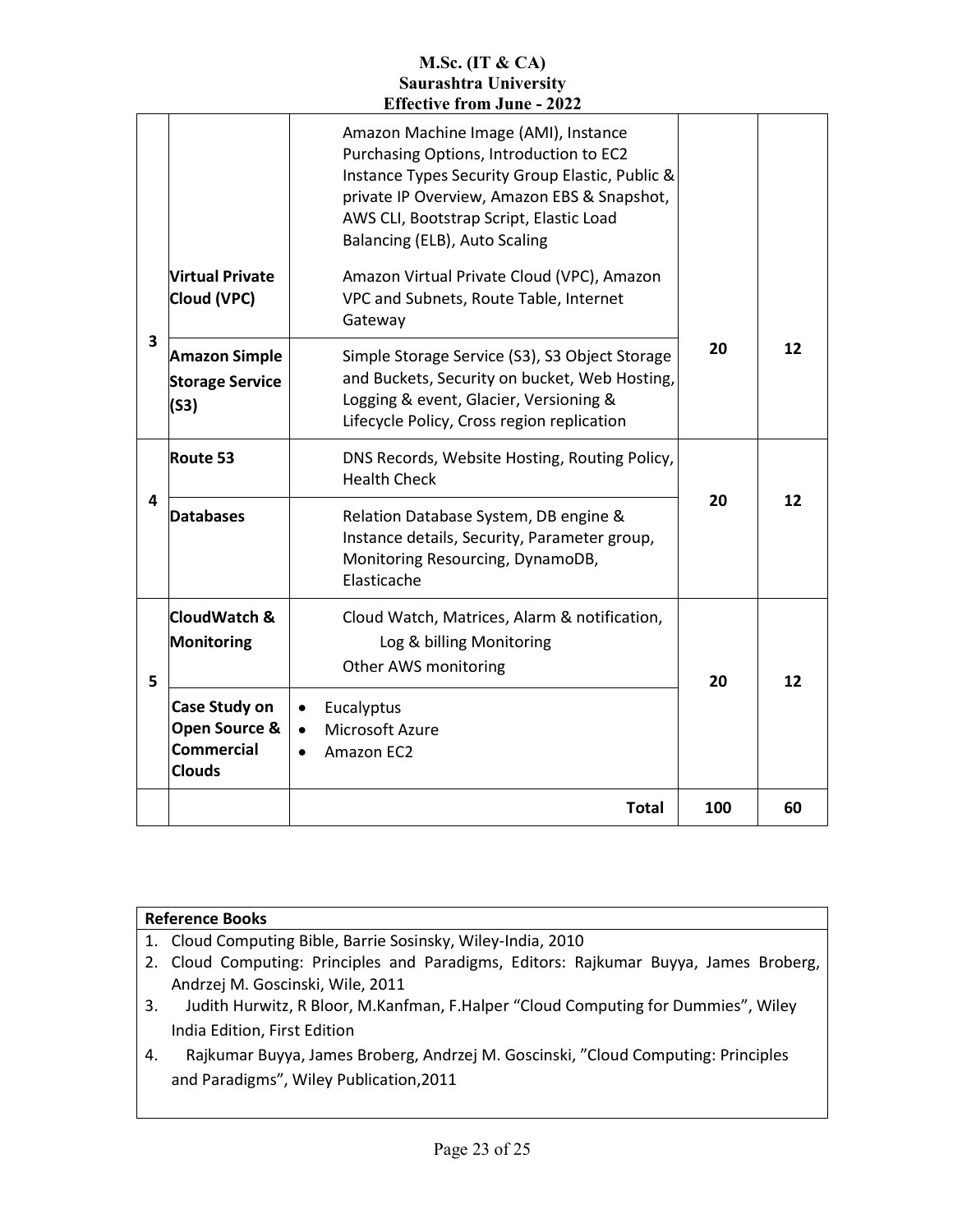- 5. Tim Mather, SubraKumara swamy, Shahed Latif, "Cloud Security and Privacy: An Enterprise Perspective on Risks and Compliance", O'ReillyMedia Inc, 2009
- 6. Mickey Iqbal 2010, " IT Virtualization Best Practices: A Lean, Green Virtualized Data Center Approach", MC Press
- 7. Frank H. P. Fitzek, Marcos D. Katz, "Mobile Clouds: Exploiting Distributed Resources in Wireless, Mobile and Social Networks", Wiley Publications, ISBN: 978-0-470-97389-9, Jan 2014.
- 8. Cloud Computing: Principles, Systems and Applications, Editors: Nikos Antonopoulos, Lee Gillam, Springer, 2012
- 9. Cloud Security: A Comprehensive Guide to Secure Cloud Computing, Ronald L. Krutz, Russell Dean Vines, Wiley-India, 2010
- 10. George Reese Cloud Application Architectures: Building Applications and Infrastructures in the cloud – O'Reilly Media Inc., 2009
- 11. Anthony T. Velte, Toby J. Velte, Robert Elsenpeter Cloud Computing A practical Approach – McGraw Hill, 2010

## **Course Outcome:**

- Able to Understand the architecture and infrastructure of cloud computing, including SaaS, PaaS, IaaS, public cloud, private cloud, hybrid cloud, various management and other distinguish services of AWS.
- **Able to Apply the fundamental concepts in datacenters to understand the trade-offs in** power, efficiency and cost by the Load balancing approach and instances.
- Able to Illustrate the fundamental concepts of cloud storage and demonstrate their use in storage systems such as Amazon S3 and Database.
- Able to Analyze various clouds Service models and apply them to solve problems on the cloud
- Able to deploy applications over commercial cloud computing infrastructures such as AWS.